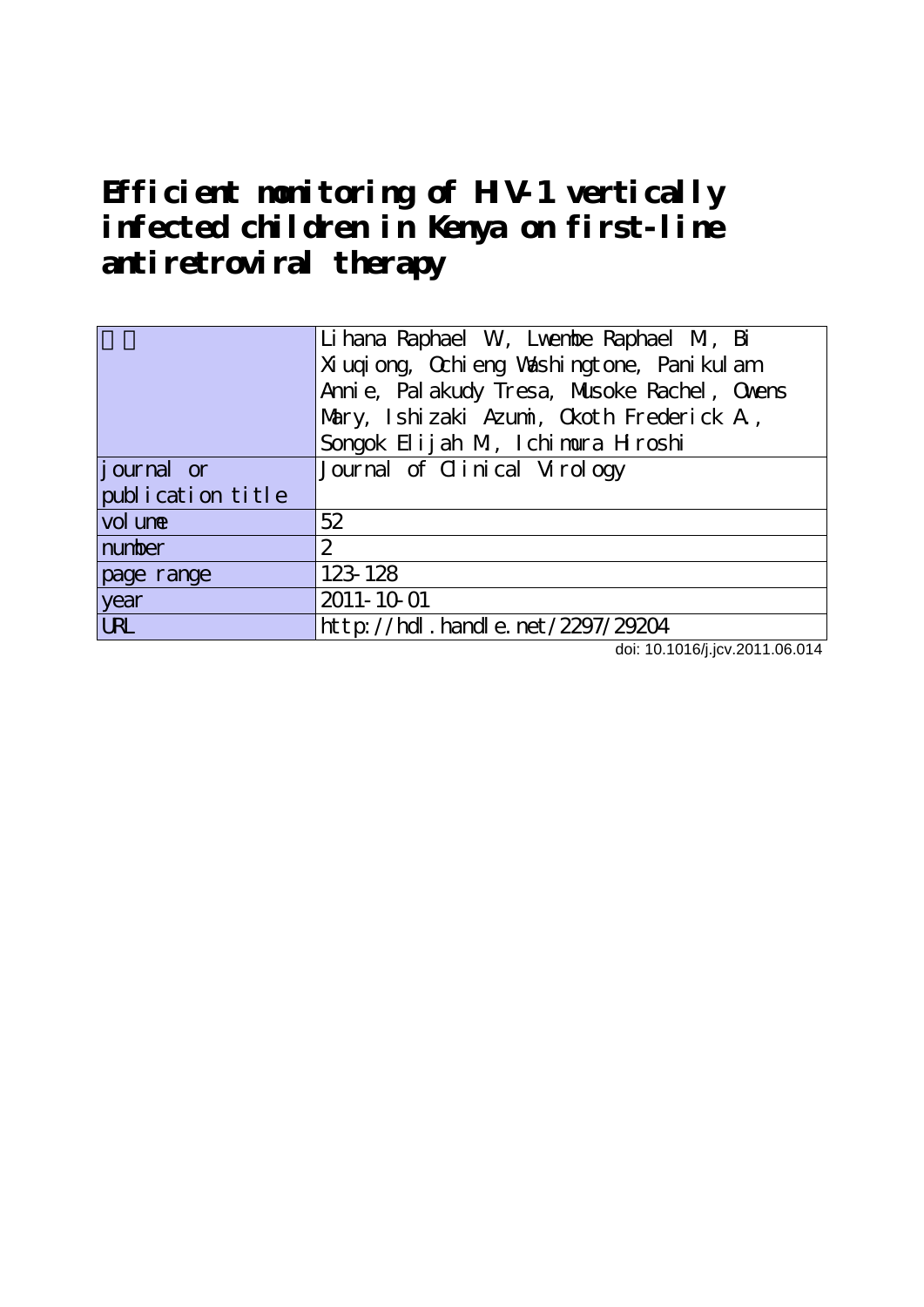## **Efficient monitoring of HIV-1 vertically-infected children in Kenya on first-line antiretroviral therapy**

Raphael W. Lihana<sup>1,2</sup>, Raphael M. Lwembe<sup>2</sup>, Xiuqiong Bi<sup>1</sup>, Washingtone Ochieng<sup>2</sup>, Annie Panikulam<sup>3</sup>, Tresa Palakudy<sup>3</sup>, Rachel Musoke<sup>4</sup>, Mary Owens<sup>3</sup>, Azumi Ishizaki<sup>1</sup>, Frederick A. Okoth<sup>2</sup>, Elijah M. Songok<sup>2</sup>, and Hiroshi Ichimura<sup>1</sup>\*

<sup>1</sup>Department of Viral Infection and International Health, Kanazawa, Graduate School of Medical Sciences, Kanazawa University, Ishikawa, Japan.

<sup>2</sup> Center for Virus Research, Kenya Medical Research Institute, Nairobi, Kenya.

3 Nyumbani Children's home, Nairobi, Kenya

<sup>4</sup>Department of pediatrics, University of Nairobi, Kenya.

### **\*Corresponding author:** Hiroshi Ichimura MD, PhD

Department of Viral infection and International Health,

Graduate school of Medical Sciences, Kanazawa University,

13-1 Takara-machi, Kanazawa. 920-8640. Japan.

Tel: +81-76-265-2228, Fax: +81-76-234-4237

Email: ichimura@med.kanazawa-u.ac.jp

**Abbreviations:** antiretroviral therapy (ART), antiretroviral drug (ARV), viral load (VL), reverse-transcriptase (RT), nucleoside reverse-transcriptase inhibitors (NRTI), non-nucleoside reverse-transcriptase inhibitor (NNRTI).

**The number of words in the Abstract:** 249

**The number of words in the text:** 1,992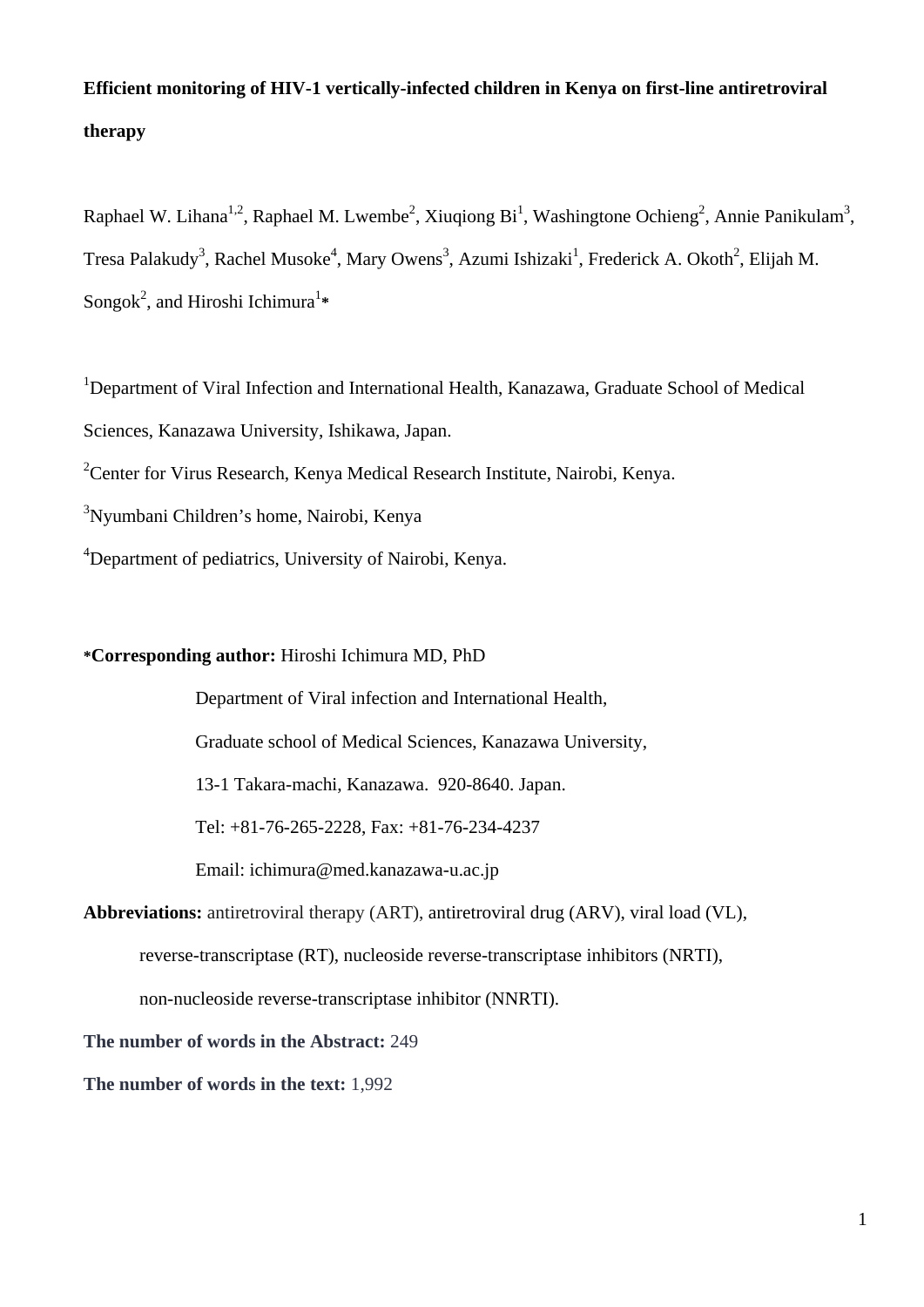#### 1 **ABSTRACT**

2 **Background:** Worldwide access to antiretroviral therapy (ART) in low- and middle-income 3 countries has significantly increased. Although this presents better treatment options for HIV-4 infected individuals, the challenge of monitoring ART in these settings still remains. 5 **Objective:** To investigate efficient and cost-effective criteria for assessing ART failure 6 among HIV-1-infected children on first-line ART in resource-limited settings. 7 **Study design:** Retrospective analysis of 75 HIV-1 vertically-infected Kenyan children with a  $\delta$  follow-up period of 24 months after initiating ART. Plasma viral load, peripheral CD4<sup>+</sup>T-cell 9 counts and HIV-1 drug-resistance mutations were monitored biannually. 10 **Results:** Plasma viral load (VL) was suppressed to undetectable level or more than 1.5  $log_{10}$ 11 from baseline levels in 53 (70.7%) children within 24 months. VL in the remaining 22 12 (29.3%) children was not suppressed significantly. Of the 22 children, 21 were infected with 13 HIV-1 strains that developed drug-resistance mutations; 9 within 12 months and 12 between 14 12-24 months. Among the 53 who were successfully treated, VL was suppressed in 33 within 15 12 months and in 20 between 12-24 months. There was no significant difference in VL at 16 baseline and the change of  $CD4+T$ -cell counts after initiating ART between those treated 17 successfully and the failure groups. 18 **Conclusion:** After initiating ART, children may require longer times to achieve complete 19 viral suppression. Plasma viral load testing 24 months after initiating ART could be used to 20 differentiate ART failures among HIV-1 vertically-infected children in resource-limited 21 settings. Additionally, drug resistance testing, if affordable, would be helpful in identifying 22 those failing therapy and in choosing second-line regimens. 23 24 **Key Words:** HIV-1, Children, Antiretroviral therapy, Kenya.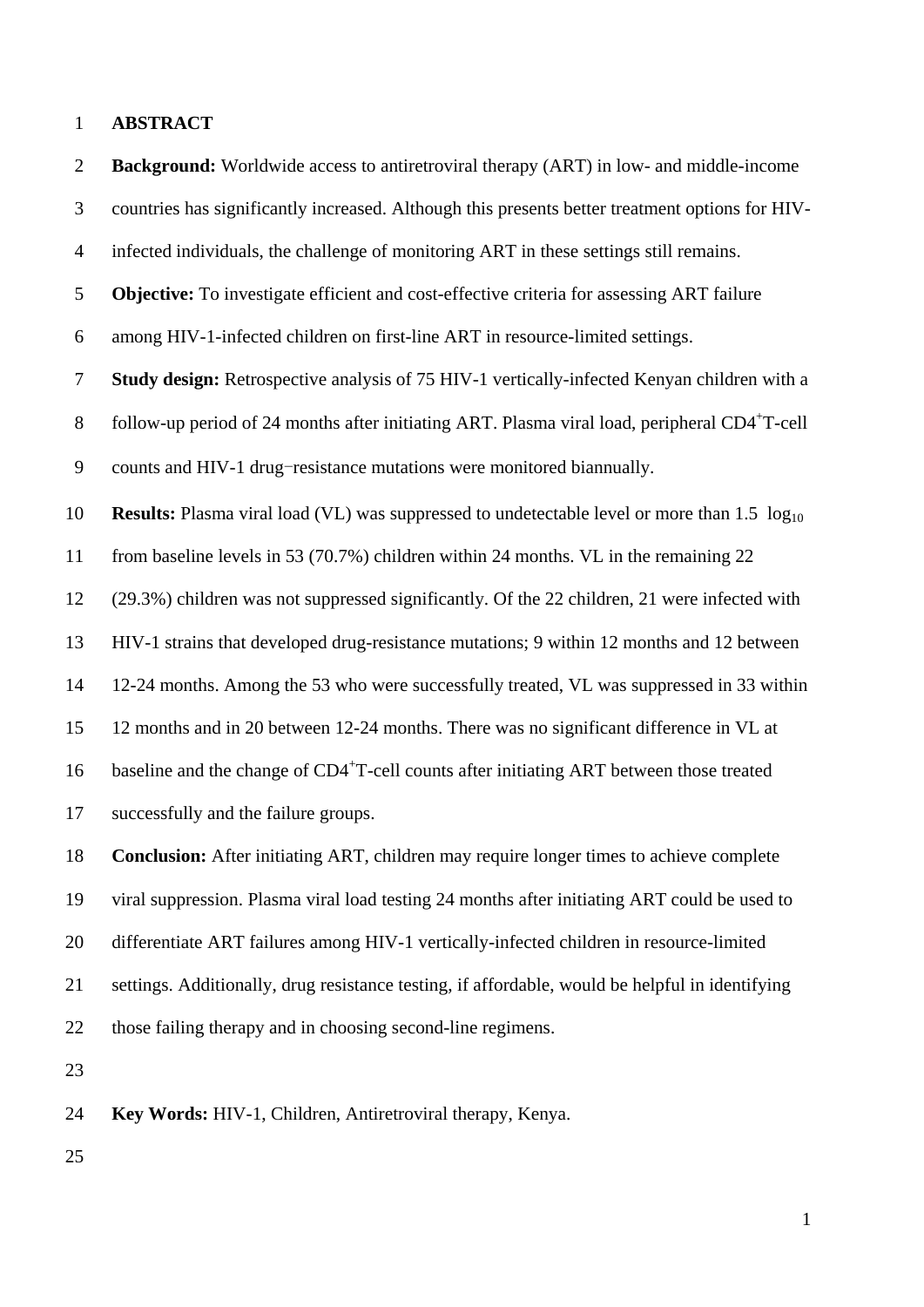#### 26 **BACKGROUND**

27 Increased availability of antiretroviral therapy (ART) has mitigated HIV-1/AIDS prognoses,

28 especially in resource-poor settings.<sup>1-2</sup> However, many factors such as bad adherence,

29 treatment interruption, and importantly, the emergence of antiretroviral drug (ARV)-

30 resistance mutations could lead to ART failure.<sup>3-13</sup> According to the world health organization

31 (WHO) treatment guidelines, ART failure is defined as: 1) clinical failure, indicated by new

32 or recurrent WHO stage 3 and 4 conditions after 24 weeks of ART; 2) immunologic failure,

33 indicated by CD4<sup>+</sup>T-cell count of less than 200 cells/mm<sup>3</sup> or percentage CD4<sup>+</sup>T-cell count of

34 Iess than 10 for children between two and five years of age and  $CD4+T$ -cell count of less than

 $100$  cells/mm<sup>3</sup> for children at the age of five years or older, and 3) virologic failure, indicated

36 by a persistent plasma viral load (VL) above 5,000 copies/ml after at least 24 weeks of

 $AT<sup>14</sup>$  Once a patient is found to be failing ART, change of regimen should be considered,

 $38$  but choice of second line regimens is limited in resource-poor settings.<sup>15-17</sup> Therefore,

39 monitoring of response to ART is important to determine treatment success. Although plasma

40 VL is the main index for determining treatment failure in developed countries, it is rare in

41 resource-poor settings because of high cost. This leaves the clinical and immunologic

42 markers as the only means of assessing treatment failure.<sup>18-21</sup>

43 In children, ART effectively reduces morbidity and hospital admissions, and increases  $\mu$  long-term survival.<sup>22</sup> However, monitoring ART is more challenging than in adults. Children 45 in sub-Saharan Africa seem to be at higher risk for treatment failure, with reported prevalence 46 of 31.6%, 19.7%, 26%, 23-50% in Tanzania, KwaZulu-Natal (South Africa), Uganda and 47 Cote d'Ivoire, respectively.  $2^{3-27}$  In addition, clinical and immunologic markers have been 48 reported to be poor predictors of virologic suppression.<sup>16, 28-30</sup> There is need to investigate 49 efficient and cost-effective criteria for assessing treatment failure among HIV-1-infected 50 children in resource-limited settings.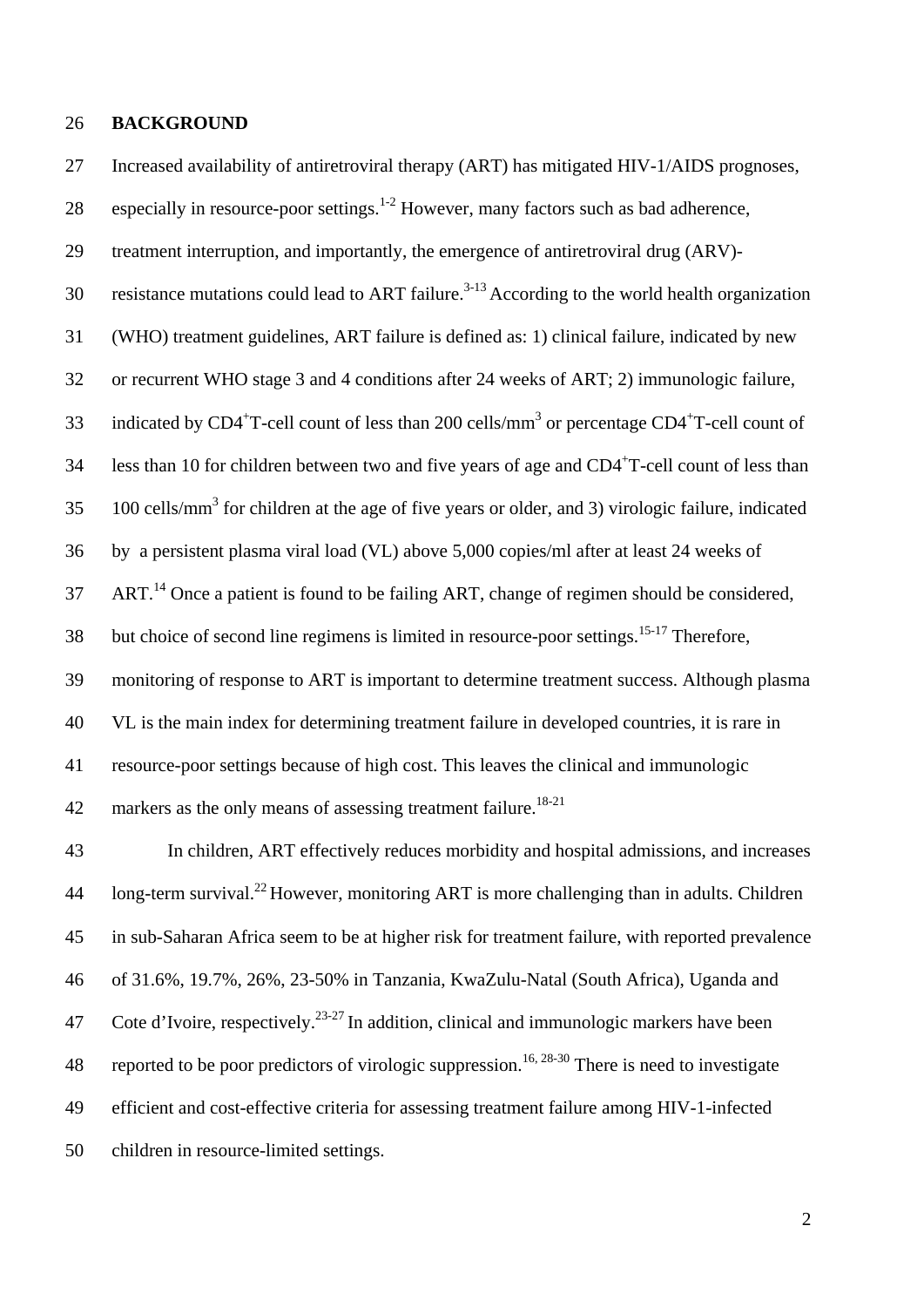51 In Kenya, we have longitudinally followed up HIV-1 vertically-infected children,

52 monitored CD4<sup>+</sup>T-cell counts quarterly and plasma VL biannually since 1999 and 2000,

53 respectively, and reported the emergence of ARV-resistance mutations among the infecting

 $HIV-1$  strains together with evolutionary changes in the HIV-1 envelope gene.<sup>31,32</sup>

55

#### 56 **OBJECTIVE**

57 To examine the response to ART, the proportion of treatment failure, and the profile 58 of HIV-1 drug resistance-associated mutations among HIV-1 vertically-infected Kenyan 59 children in order to determine appropriate marker(s) and frequency of monitoring children on 60 ART in a resource-limited setting.

61

#### 62 **STUDY DESIGN**

63 This was a retrospective study involving HIV-1 vertically-infected children from 64 Nyumbani children's home in Nairobi, Kenya. The study subjects have been described 65 previously.<sup>31</sup> Consent was obtained from the caretaker board of the orphanage, and the study 66 proposal approved by the ethical committees of Kenya Government and Kanazawa 67 University, Japan. Seventy-five children were included in this study. Their baseline 68 characteristics are shown in Table 1. None of them had prior ART exposure. No death 69 occurred during the follow-up.

70 The ART initiation dates varied from March 1999 to October 2007. First-line ART 71 consisted of two nucleoside reverse-transcriptase inhibitors (NRTI): mostly zidovudine and 72 didanosine or lamivudine, and one non-nucleoside reverse-transcriptase inhibitor (NNRTI): 73 nevirapine or efavirenz, as described in the WHO guidelines.<sup>14</sup> In the current study, "ART 74 success" was defined as plasma VL suppression to undetectable level or  $1.5 \log_{10}$  decrease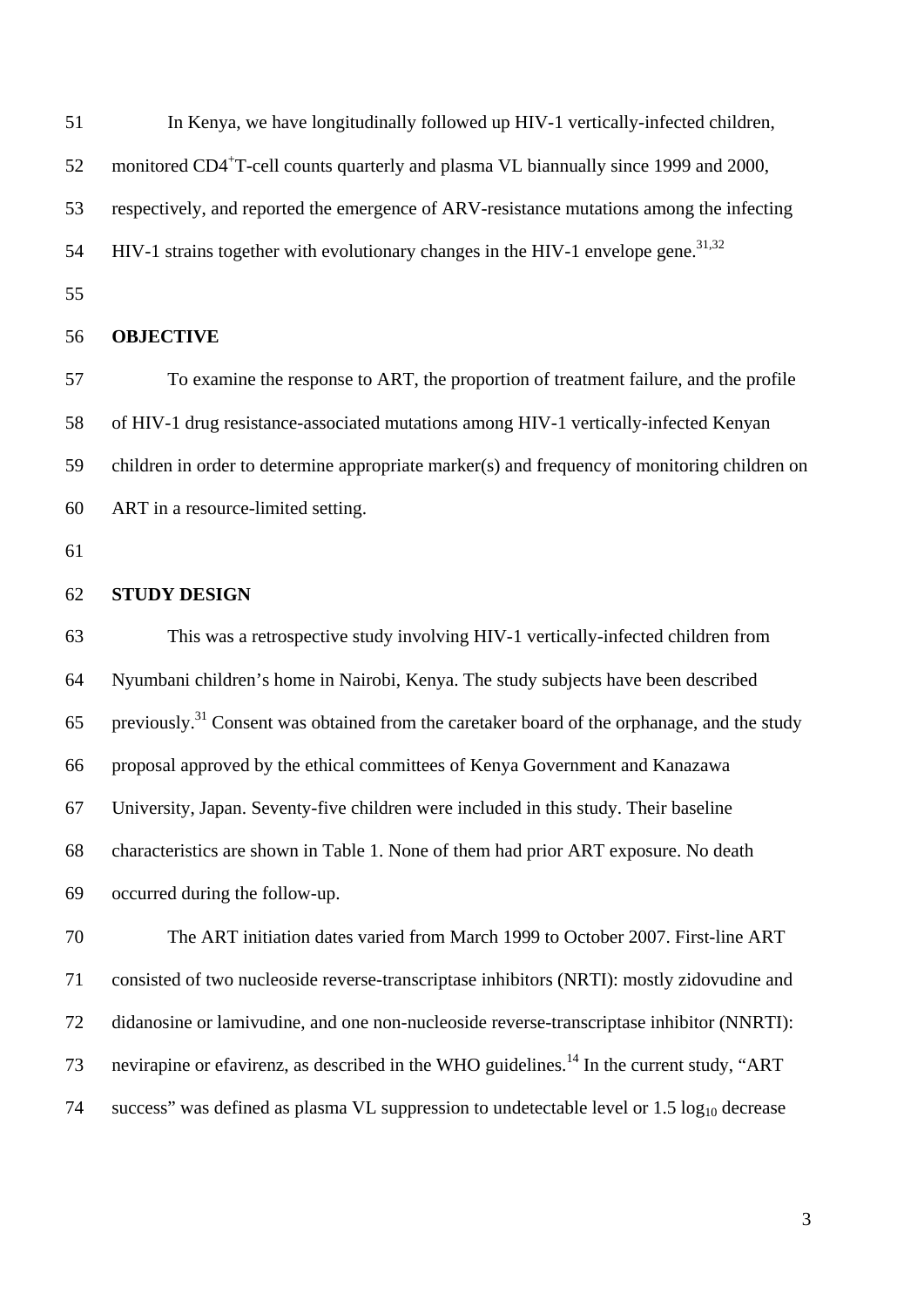75 from baseline at 24 months after ART initiation, and "ART failure" was defined as two 76 consecutive plasma VL above 5,000 copies/ml by the  $24<sup>th</sup>$  month.

Peripheral CD4<sup>+</sup>T-cell counts were determined using the FACSCOUNT (Becton-78 Dickinson, Beiersdorf, Germany) quarterly and plasma HIV-1 RNA quantified biannually 79 using the Amplicor HIV-1 Monitor kit version 1.5 (Roche Diagnostics, Alameda, CA) with 80 detection limit of 400 copies/ml according to the manufacturer's instructions. Absolute 81 CD4<sup>+</sup>T-cell count was used instead of percentage CD4<sup>+</sup>T-cell count because it was the only 82 available option during study period. 83 HIV-1 RNA was extracted from plasma using SMITEST EX-R and D (Genome 84 Science Laboratories, Fukushima, Japan) according to the manufacturer's instructions. The 85 HIV-1 reverse-transcriptase (RT) gene was amplified and population sequencing was done as 86 previously described.<sup>31-34</sup> The HIV-1 RT nucleotide sequences obtained from each child 87 biannually during the first 24 months of ART were analyzed for previously-reported drug-88 resistance mutations using the Stanford university HIV database 89 (http://hivdb.stanford.edu/pages/algs/HIVdb.html/). The REGA HIV-1 subtyping tool 90 (http://hivdb.stanford.edu/) was used to determine the HIV-1 subtype. Pairwise comparisons 91 were done in demographic, virologic, and immunologic parameters between treatment 92 success and treatment failure groups using the student's t-test.

93

#### 94 **RESULTS**

95 Plasma VL changes before and after ART initiation is shown in Figure 1. Of the 75 96 children studied, 53 (70.7%) suppressed plasma VL to undetectable level or more than 1.5  $97 \log_{10}$  from baseline after 24 months of ART [Treatment success group]. Of the 53 treatment 98 success children, 33 suppressed VL to undetectable level within 12 months [rapid responders] 99 and 16 between 12-24 months (nine children within 18 months and seven within 24 months),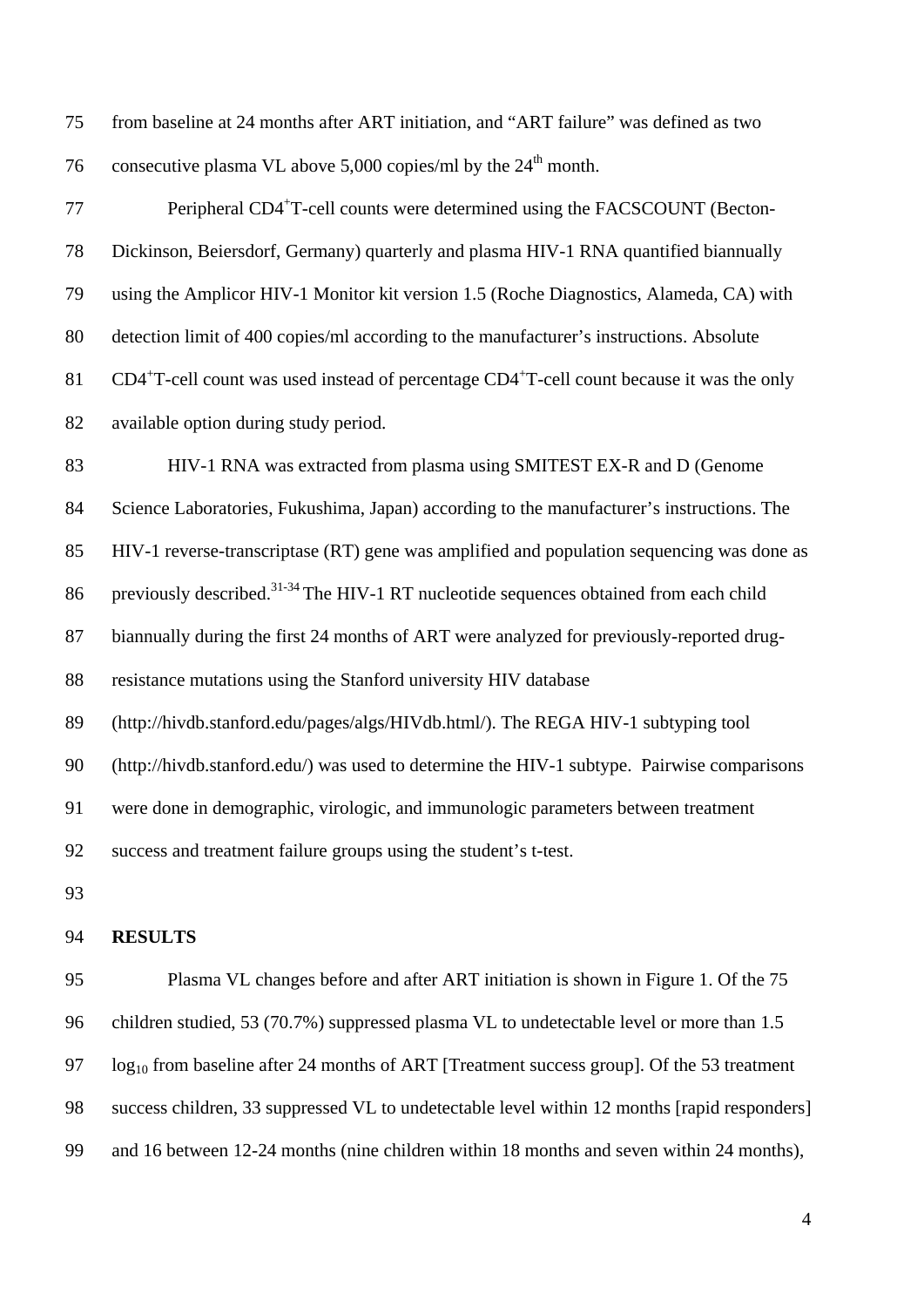100 and four had detectable VL but suppressed their VL more than  $1.5 \log_{10}$  from baseline at 24 101 months without any known HIV-1 RTI-resistance mutations [slow responders]. There was no 102 significant difference in plasma VL at baseline between treatment success and failure groups 103 (Table 1).

104 The remaining 22 children (29.3%) did not suppress their VL more than 1.5 log<sub>10</sub> 105 from baseline after 24 months of ART [Treatment failure group], though four of them 106 suppressed plasma VL to undetectable level but their VL rebounded to above 5,000 copies/ml 107 by the end of 24 months. In the 22 children, 21 subsequently developed HIV-1 RTI-108 resistance mutations; cumulatively, seven children by six months, nine by 12 months, 13 by 109 18 months, and 21 by 24 months. One female child failed therapy, but no known HIV-1 RTI-110 resistance mutation was detected in this child after 24 months of ART (Table 2).

111 Changes of CD4<sup>+</sup>T-cell counts before and after ART initiation are shown in Figure 2. 112 CD4<sup>+</sup>T-cell counts increased in the first 12 months after ART initiation and kept the level thereafter irrespective of children's ART outcome. Although  $CD4+T$ -cell counts showed 114 higher tendency in slow responder group than in rapid responder group, which was 115 significant at baseline and after 24 months of ART ( $p<0.02$  and  $p<0.05$ , respectively), there 116 was no significant difference in  $CD4+T$ -cell counts at any time point between the treatment 117 success and failure groups (data not shown).

118 When the mean age at start of ART was compared between the treatment success and 119 failure groups (8.3 years and 7.3 years, respectively), the difference was not statistically 120 significant despite some trend showing younger age as being associated with treatment 121 failure. In addition, mean age at start of ART was higher in rapid responders (9.1 years) than 122 in slow responders (7.1 years), though the difference was not statistically significant (Table 123 1).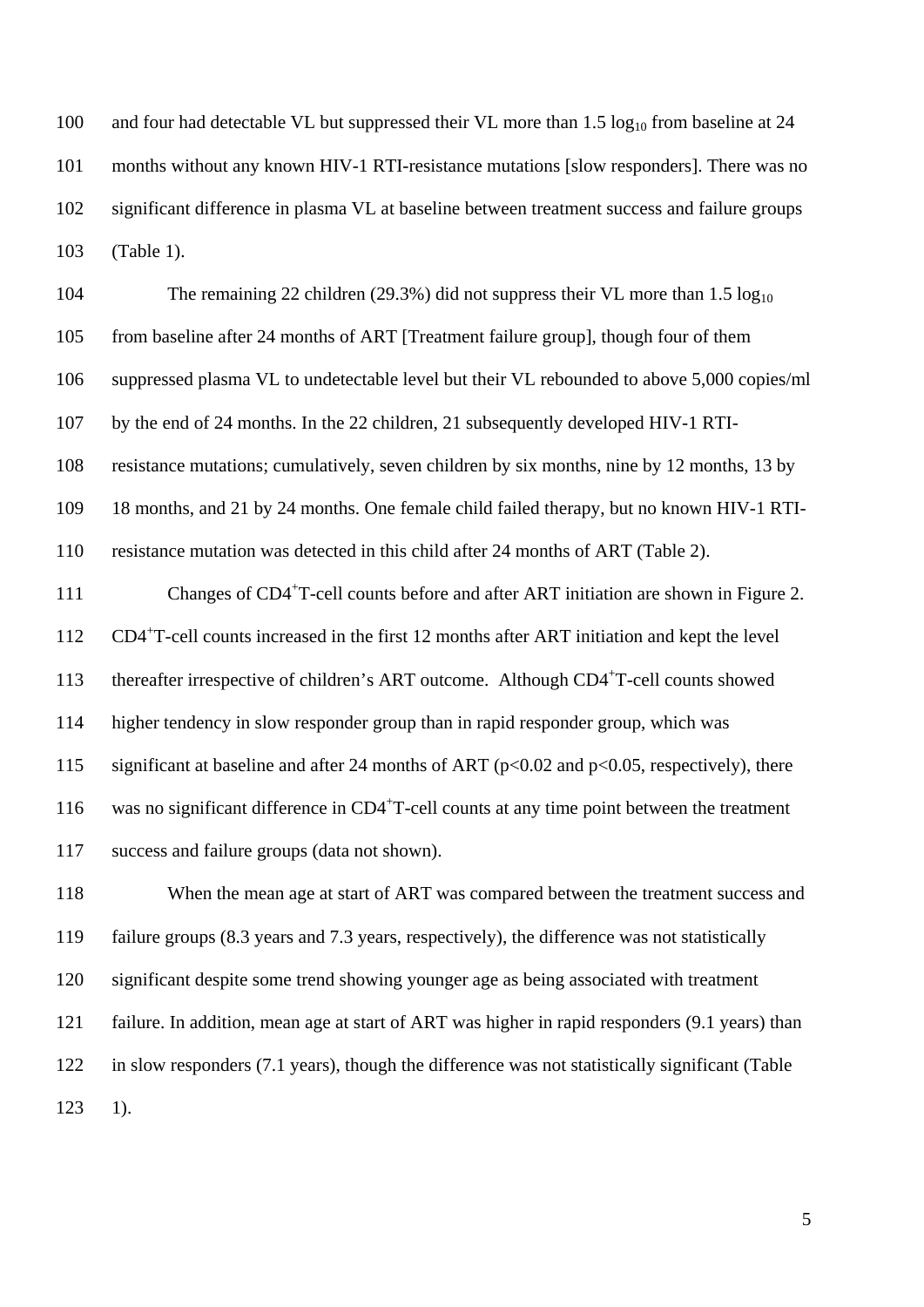124 HIV-1 genotypic analysis based on RT sequences showed that all the children were 125 infected with non-B subtype HIV-1. There was no significant difference in the distribution of 126 HIV-1 subtypes between treatment success and failure groups (Table 1). Treatment failure 127 was higher in the nevirapine group (16/52, 30.8%) than in the efavirenz group (4/20, 20.0%), 128 though the difference was not significant.

129 The profiles of RTI-resistance mutations are summarized in Table 2. Of the 22 130 children who failed treatment 21 developed mutations. None of the treatment success 131 children had such mutations. Seven children developed drug-resistance mutations within 6 132 months after initiating ART, two between 6 and 12 months, four between 12 and 18 months, 133 and eight between 18 and 24 months. Of the 21 children, 20 had NRTI-resistance mutations, 134 and 16 had NNRTI-resistance mutations. The common NRTI-resistance mutations were 135 M184V, which appeared in 11 children, and thymidine analogue-associated mutations 136 (TAMs): TAM 1 (M41L, L210W, and T215Y/F) and TAM 2 (D67N, K70R, and K219Q/E), 137 which appeared in 13 and 13 children, respectively. Two of them had both TAM 1 and TAM 138 2 profiles detected together. M184V appeared as the first primary NRTI-resistance mutation 139 in six of the 20 children, with TAMs in five, TAMs without M184V in eight children, and 140 T69N in one child. The most common NNRTI mutation was K103N, which appeared in 13 of 141 the 21 children.

142 The sequences obtained in this study were deposited at the Genebank under accession 143 numbers: HQ586062-HQ586272.

144

#### 145 **DISCUSSION**

146 In the current study, we followed up 75 HIV-1 vertically-infected children who were 147 on first-line ART for at least 24 months. After 24 months of ART, the proportion of treatment 148 success was 70.7% (53 children). During the two-year follow-up, the cumulative treatment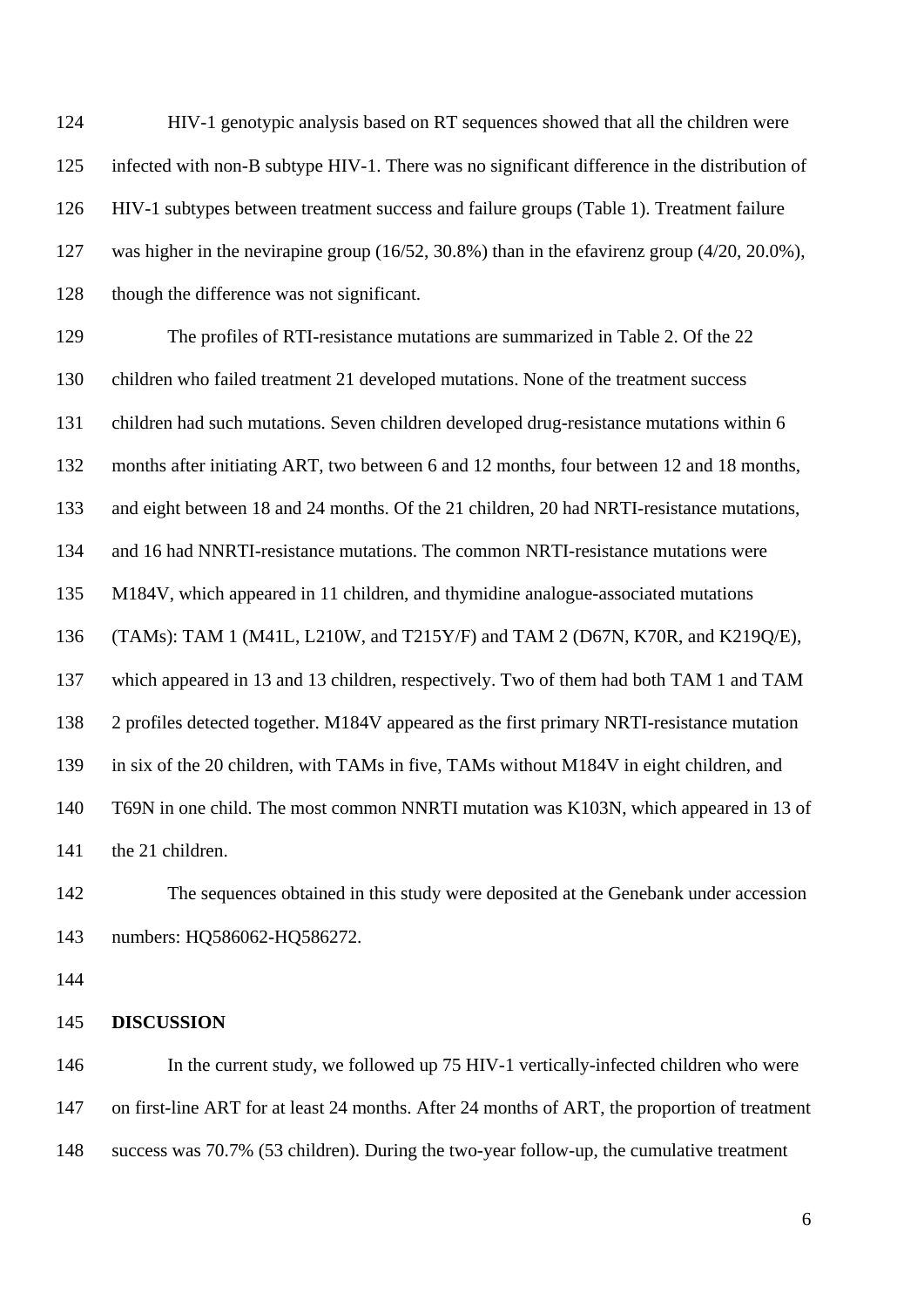149 success rate was 29%, 44%, 56% and 71% at 6, 12, 18 and 24 months, respectively. It is of 150 note that 20 "slow responders" were identified among the 53 treatment success children; their 151 VL was suppressed to undetectable level or more than  $1.5 \log_{10}$  decrease from baseline 152 between 12 and 24 months. These results suggest that HIV-1-infected children may need 153 longer periods of ART to control virus replication comparing with adults.

154 Twenty-two children (29.3%) failed therapy at 24 months after ART initiation. They 155 maintained high VL: less than 1.5 log<sub>10</sub> decrease from baseline, or rebounded after an initial 156 good response during follow-up. The treatment failure rate in this study is within the range of 157 previous reports from sub-Saharan Africa: 19.7% - 50%.<sup>23-27</sup> Thus, ART failure appears to be 158 more frequent in children than in adults, possibly due to the difference in the prevalence and 159 profile of drug-resistance mutations in children compared with adults.<sup>35-38</sup> In this study, at the 160 time ART was initiated, ARV dosing was based on body weight and body surface area of 161 children. Though children grow constantly hence it may be advisable to change dosing 162 regularly,  $36,37$  this was not possible in our settings. Furthermore, in this setting, all the 163 children were carefully monitored by the staff of the children's home and were therefore 164 ART compliant. However, by mid-2000, ARVs were acquired through charity and 165 prescription depended on drug availability. This might have affected ART compliance hence 166 the higher failure rate.

167 Of the 22 children who failed treatment, 21 developed drug-resistance mutations. 168 Cumulatively, they were detected in 7, 9, 13 and 21 children at 6, 12, 18 and 24 months of 169 ART, respectively. In seven children, TAMs emerged as first mutations without M184V, 170 which is known to be associated with the use of lamivudine. Two of them had both TAM 1 171 and TAM 2 profiles detected together. Despite being on a lamivudine-containing regimen, six 172 children developed NRTI-resistance mutations devoid of M184V (Table 2). These findings 173 may indicate a pathway different from what has been previously suggested.<sup>31</sup> Nonetheless,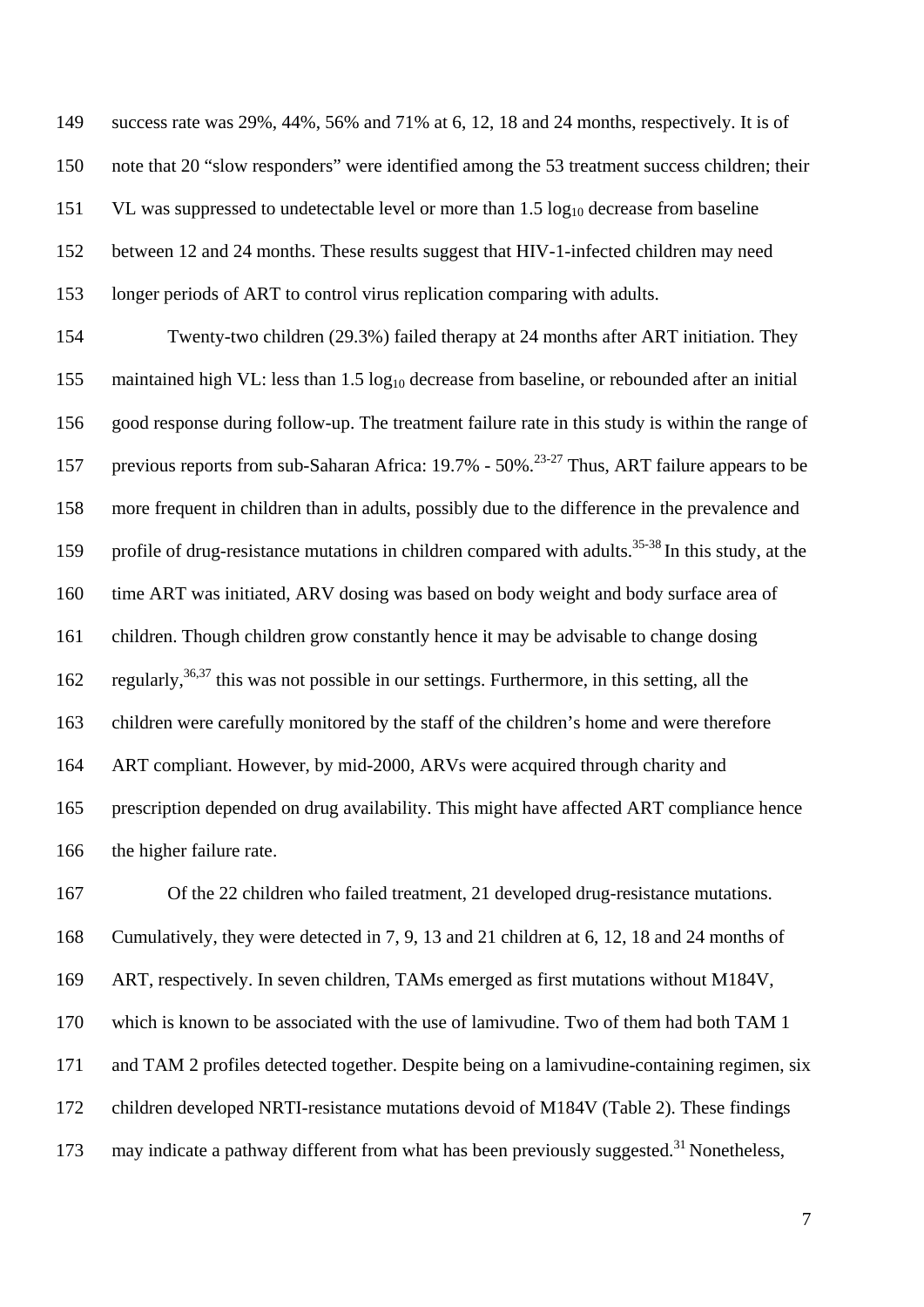174 this is consistent with previous observations on the response to ART in children comparing 175 with adults.<sup>38,39</sup> Besides, one child failed therapy, but did not harbor HIV-1 strains with 176 known RTI-resistance mutations. This may be due to unknown factors, such as low 177 compliance, or other unknown drug-resistance mutations located outside of the RT region 178 that was examined. The possible cause of treatment failure in this child is under investigation. 179 The most observed NNRTI-resistance mutation was K103N, which is easily transmitted and 180 persistent, and has become the most common mutation in patients failing first-line 181 regimens. $40$ 

182 The WHO recommends early initiation of ART for all HIV-1 vertically-infected 183 children.<sup>41</sup> To get a better clinical outcome, plasma VL and drug-resistance testing should be 184 done before starting ART and as many times as possible during therapy to allow timely and 185 optimized therapeutic change. However, most infected children reside in resource-limited 186 countries where such monitoring is nonexistent.<sup>41</sup> So far, clinical and immunological markers have been used for this purpose.<sup>42</sup> However, there was no significant difference in the change 188 of CD4<sup>+</sup>T-cell counts before and after ART initiation between the treatment success and 189 failure groups. In addition, there was no difference in the plasma VL at baseline between the 190 two groups. From these findings, it would be advisable that plasma viral load testing at 24 191 months of ART be done to differentiate failing ART regimens. Additionally, drug-resistance 192 testing, if affordable, at 24 months after initiating ART would also be helpful in choosing 193 second-line regimens.

194

#### 195 **ACKNOWLEDGEMENTS AND CONFLICT OF INTEREST**

196 The authors are grateful to the children who participated in this study and to the 197 director KEMRI for his support. The authors declare no conflicts of interest.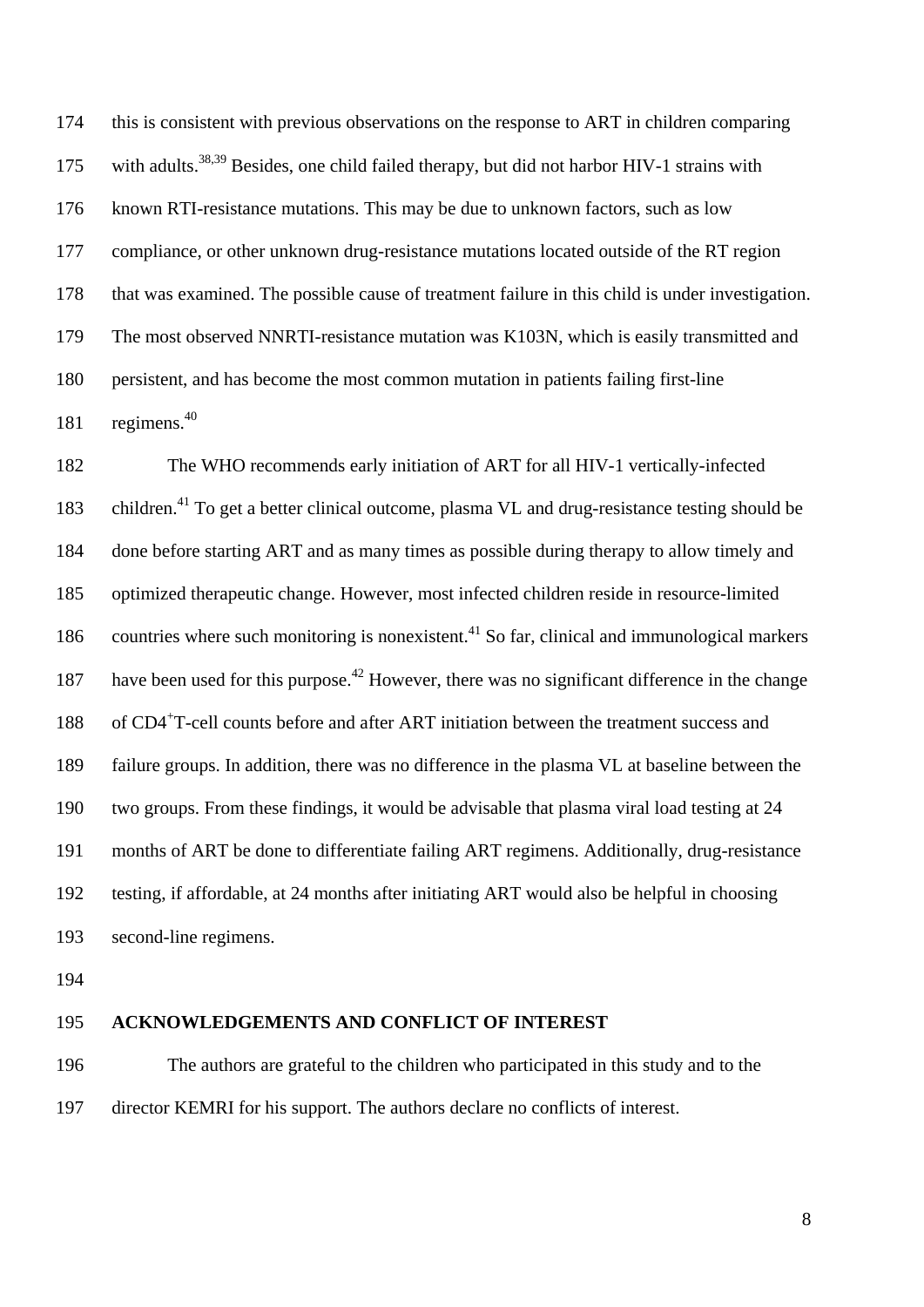#### **REFERENCES**

- 1. Joint United Nations Programme on HIV/AIDS. AIDS epidemic update 2009. http://data.unaids.org/pub/Report/2009/JC1700\_Epi\_Update\_2009\_en.pdf
- 2. World Health Organization. Towards Universal Access. Progress Report 2009 http://www.who.int/hiv/pub/tuapr\_2009\_en.pdf.
- 3. Cambiano V, Lampe FC, Rodger AJ, Smith CJ, Geretti AM, Lodwick RK, et al. Long-term trends in adherence to antiretroviral therapy from start of HAART. AIDS 2010; 24(8),1153–62.
- 4. Yeni PG, Hammer SM, Carpenter CC, Cooper DA, Fischl MA, Gatell JM, et al. Antiretroviral treatment for adult HIV infection in 2002: updated recommendations of the International AIDS Society-USA Panel. JAMA 2002;288(2),222–35.
- 5. Parkin NT, Deeks SG, Wrin MT, Yap J, Grant RM, Lee KH, et al. Loss of antiretroviral drug susceptibility at low viral load during early virological failure in treatment-experienced patients. AIDS 2000;14(18),2877–87.
- 6. O'Brien WA, Hartigan PM, Martin D, Esinhart J, Hill A, Benoit S, et al. Changes in plasma HIV-1 RNA and CD4 T lymphocyte counts and the risk of progression to AIDS. Veterans Affairs Cooperative Study Group on AIDS. N Engl J Med 1996;334(7),426–31.
- 7. MacArthur RD, Chen L, Peng G, Novak RM, van den Berg-Wolf M, Kozal M, et al. Efficacy and safety of abacavir plus lamivudine versus didanosine plus stavudine when combined with a protease inhibitor, a nonnucleoside reverse transcriptase inhibitor, or both in HIV-1 positive antiretroviral- naive persons. HIV Clin Trials 2004;5(6),361–70.
- 8. Wainberg MA and Friedland G. Public health implications of antiretroviral therapy and HIV drug resistance. JAMA 1998;279(24),1977–83.
- 9. Jlizi A, Ben Ammar El Gaaied A, Slim A, Tebourski F, Ben Mamou M, Ben Chaabane T, et al. Profile of drug resistance mutations among HIV-1-infected Tunisian subjects failing antiretroviral therapy Arch Virol 2008;153(6),1103–8.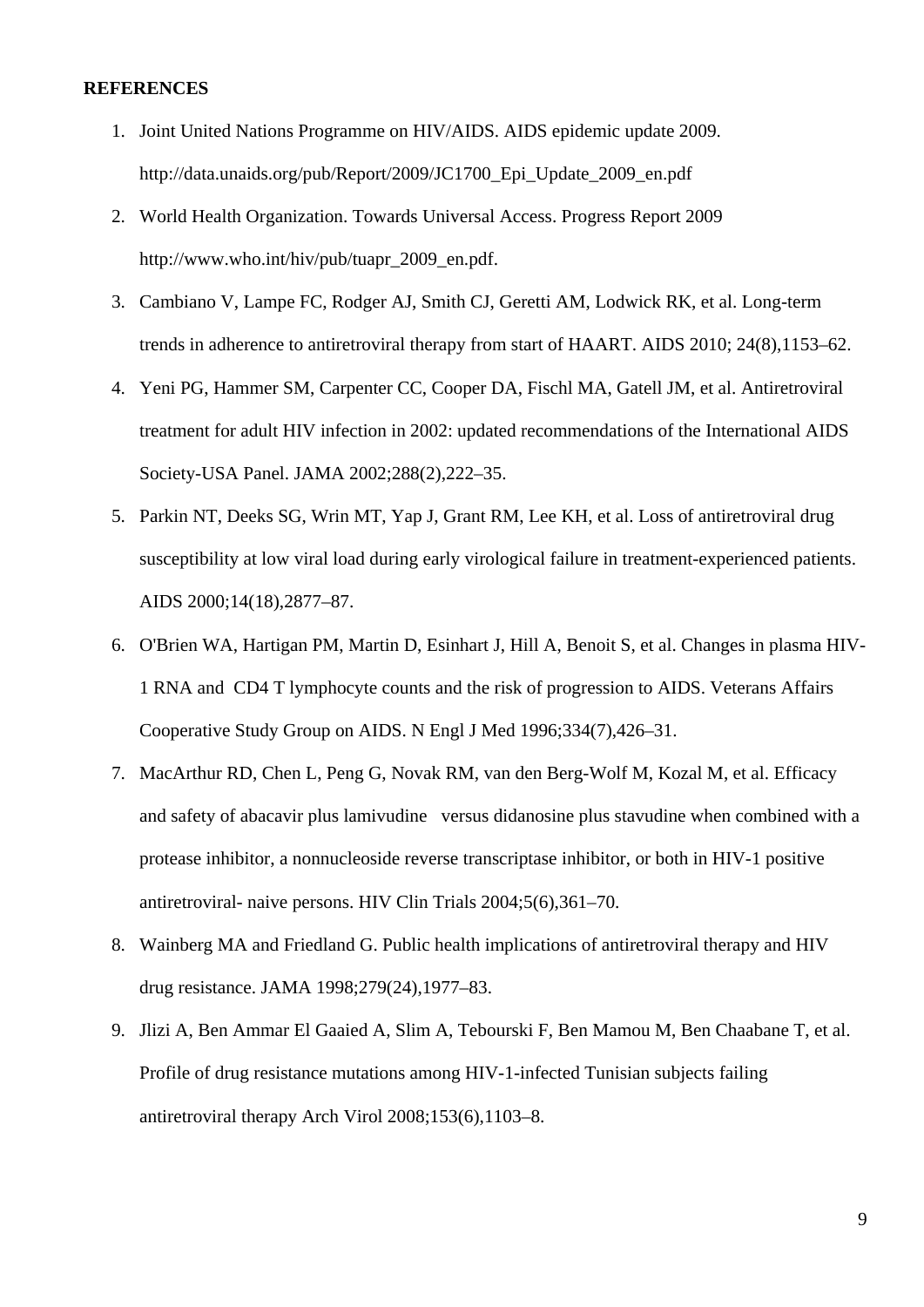- 10. Valdez H, Connick E, Smith KY, Lederman MM, Bosch RJ, Kim RS, et al. Limited immune restoration after 3 years' suppression of HIV-1 replication in patients with moderately advanced disease. AIDS 2002;16(14),1859–66.
- 11. Napravnik S, Edwards D, Stewart P, Stalzer B, Matteson E, Eron JJ Jr. HIV-1 drug resistance evolution among patients on potent combination antiretroviral therapy with detectable viremia. J Acquir Immune Defic Syndr 2005;40(1),34–40.
- 12. Tee KK, Kamarulzaman A, Ng KP. Prevalence and pattern of drug resistance mutations among antiretroviral-treated HIV-1 patients with suboptimal virological response in Malaysia. Med Microbiol Immunol 2006;195(2),107–12.
- 13. Mocroft A, Ruiz L, Reiss P, Ledergerber B, Katlama C, Lazzarin A, et al. Virological rebound after suppression on highly active antiretroviral therapy. AIDS 2003;17(12),1741–51.
- 14. World Health Organization. Antiretroviral therapy of HIV infection in infants and children: towards universal access. Recommendations for a public health approach - 2010 revision, WHO, Geneva, 2010, (http://www.who.int/hiv/pub/paediatric/infants2010/en/).
- 15. Petersen ML, van der Laan MJ, Napravnik S, Eron JJ, Moore RD, Deeks SG. Long-term consequences of the delay between virologic failure of highly active antiretroviral therapy and regimen modification. AIDS 2008;22(16),2097–106.
- 16. Hosseinipour MC, van Oosterhout JJ, Weigel R, Phiri S, Kamwendo D, Parkin N, et al. The public health approach to identify antiretroviral therapy failure: high-level nucleoside reverse transcriptase inhibitor resistance among Malawians failing first-line antiretroviral therapy. AIDS 2009;23(9),1127–34.
- 17. Sivapalasingam S, Wangechi B, Marshed F, Laverty M, Essajee S, Holzman RS, et al. Monitoring virologic responses to antiretroviral therapy in HIV-infected adults in Kenya: evaluation of a low-cost viral load assay. PLoS One 2009;4(8):e6828.
- 18. Judd A, Doerholt K, Tookey PA, Sharland M, Riordan A, Menson E, et al. Morbidity, mortality, and response to treatment by children in the United Kingdom and Ireland with perinatally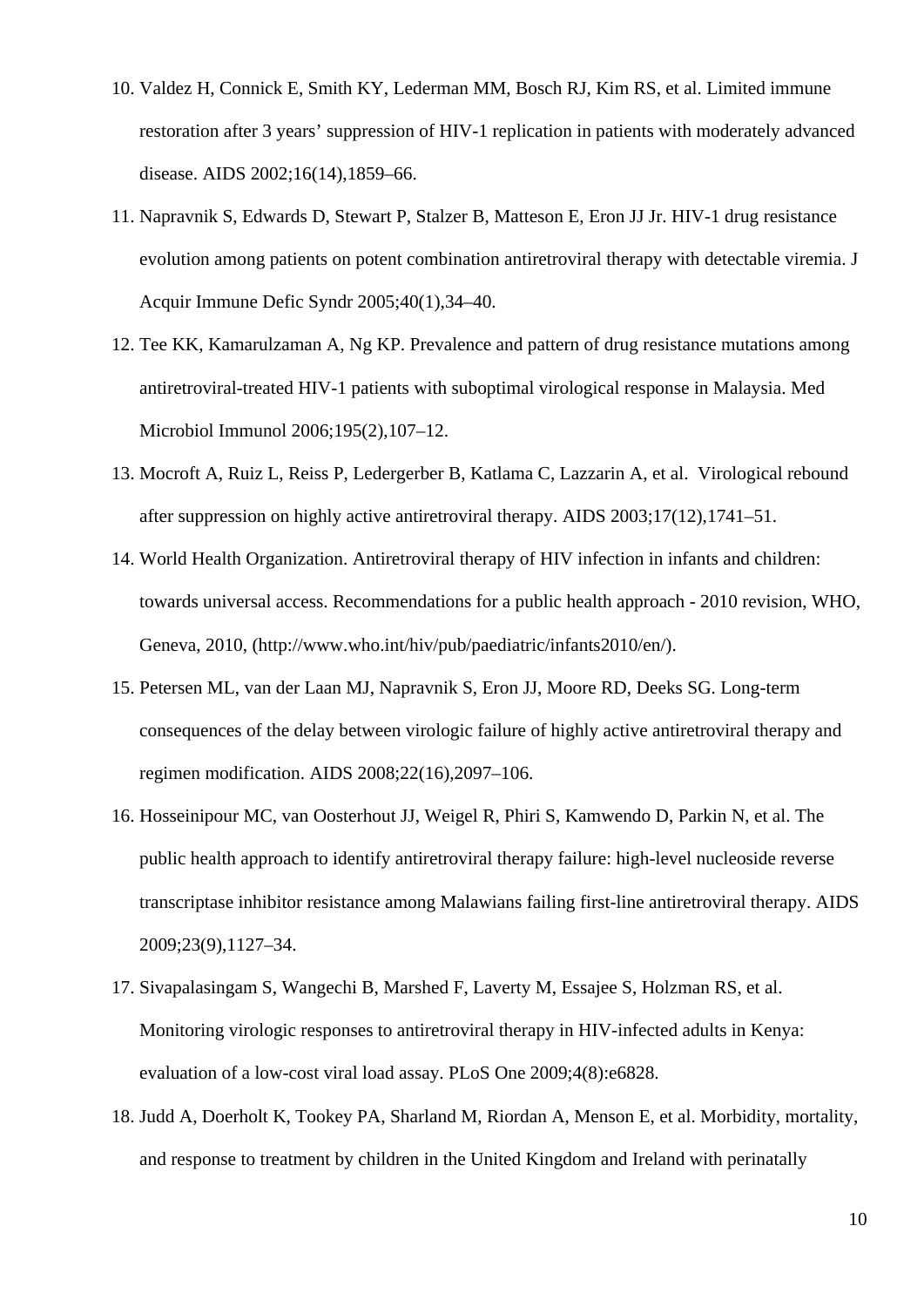acquired HIV infection during 1996–2006: planning for teenage and adult care. Clin Infect Dis 2007;45(7),918–24.

- 19. Hornberger J, Holodniy M, Robertus K, Winnike M, Gibson E, Verhulst E. A systematic review of cost-utility analyses in HIV/AIDS: implications for public policy. Med Decis Making 2007;27(6),789–821.
- 20. Bendavid E, Young SD, Katzenstein DA, Bayoumi AM, Sanders GD, Owens DK. Costeffectiveness of HIV monitoring strategies in resource-limited settings: a southern African analysis. Arch Intern Med 2008;168(17),1910–18.
- 21. Phillips AN, Pillay D, Miners AH, Bennett DE, Gilks CF, Lundgren JD. Outcomes from monitoring of patients on antiretroviral therapy in resource-limited settings with viral load, CD4 cell count, or clinical observation alone: a computer simulation model. Lancet 2008;371(9622),1443–51.
- 22. Moore DM, Awor A, Downing R, Kaplan J, Montaner JS, Hancock J, et al. CD4+ T-Cell Count Monitoring Does Not Accurately Identify HIV-Infected Adults With Virologic Failure Receiving Antiretroviral Therapy. J Acquir Immune Defic Syndr 2008;49(5),477–84.
- 23. Emmett SD, Cunningham CK, Mmbaga BT, Kinabo GD, Schimana W, Swai ME, et al. Predicting virologic failure among HIV-1-infected children receiving antiretroviral therapy in Tanzania: a Cross-sectional study. J Acquir Immune Defic Syndr 2010;54(4),368–75.
- 24. Reddi A, Leeper SC, Grobler AC, Geddes R, France KH, Dorse GL, et al. Preliminary outcomes of a paediatric highly active antiretroviral therapy cohort from KwaZulu-Natal, South Africa. BMC Pediatr 2007;7,13.
- 25. Kamya MR, Mayanja-Kizza H, Kambugu A, Bakeera-Kitaka S, Semitala F, Mwebaze-Songa P, et al. Predictors of long-term viral failure among Ugandan children and adults treated with antiretroviral therapy. J Acquir Immune Defic Syndr 2007;46(2),187–93.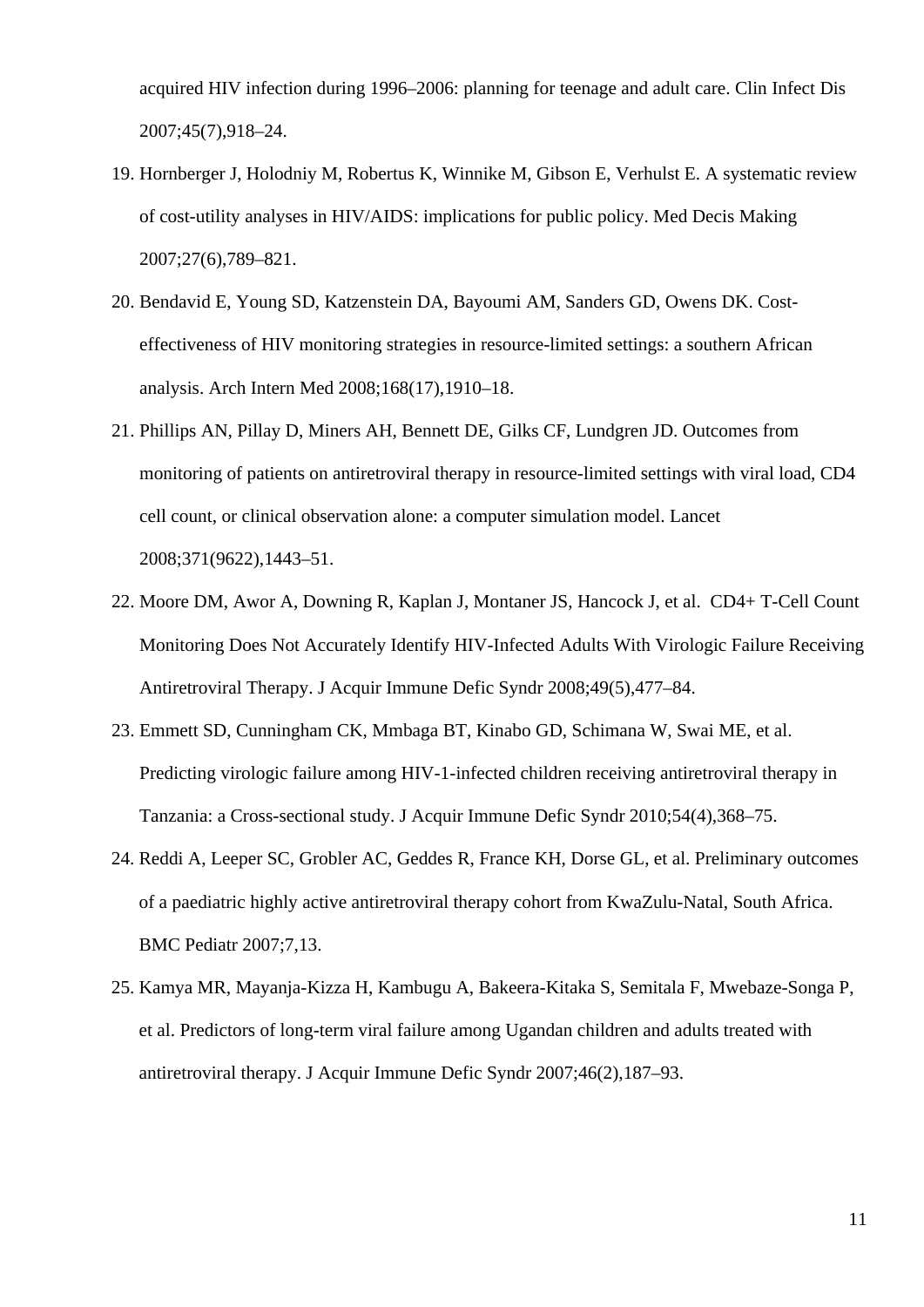- 26. Fassinou P, Elenga N, Rouet F, Laguide R, Kouakoussui KA, Timite M, et al. Highly active antiretroviral therapies among HIV-1-infected children in Abidjan, Cote d'Ivoire. AIDS 2004;18(14),1905–13.
- 27. Chaix ML, Rouet F, Kouakoussui KA, Laguide R, Fassinou P, Montcho C, et al. Genotypic human immunodeficiency virus type 1 drug resistance in highly active antiretroviral therapytreated children in Abidjan, Côte d'Ivoire. Pediatr Infect Dis J 2005;24(12),1072–6.
- 28. Moore DM, Mermin J, Awor A, Yip B, Hogg RS, Montaner JS. Performance of Immunologic Responses in Predicting Viral Load Suppression: Implications for Monitoring Patients in Resource-Limited Settings. J Acquir Immune Defic Syndr 2006;43(4),436–9.
- 29. Bisson GP, Gross R, Strom JB, Rollins C, Bellamy S, Weinstein R, et al. Diagnostic accuracy of CD4 cell count increase for virologic response after initiating highly active antiretroviral therapy. AIDS 2006;20(12),1613–9.
- 30. Sungkanuparph S, Manosuthi W, Kiertiburanakul S, Piyavong B, Chumpathat N, Chantratita W. Options for a second-line antiretroviral regimen for HIV type 1-infected patients whose initial regimen of a fixed-dose combination of stavudine, lamivudine, and nevirapine fails. Clin Infect Dis 2007;44(3),447–52.
- 31. Lwembe R, Ochieng W, Panikulam A, Mongoina CO, Palakudy T, Koizumi Y, et al. Antiretroviral drug resistance-associated mutations among non-subtype B HIV-1-infected Kenyan children with treatment failure. J Med Virol 2007;79(7),865–72.
- 32. Lwembe R, Lihana RW, Ochieng' W, Panikulam A, Mongoina CO, Palakudy T, et al. Changes in the HIV type 1 envelope gene from non-subtype B HIV type 1-infected children in Kenya. AIDS Res Hum Retroviruses 2009;25(2),141–7.
- 33. Ndembi N, Takehisa J, Zekeng L, Kobayashi E, Ngansop C, Songok EM, et al. Genetic diversity of HIV type 1 in rural eastern Cameroon. J Acquir Immune Defic Syndr 2004;37(5),1641–50.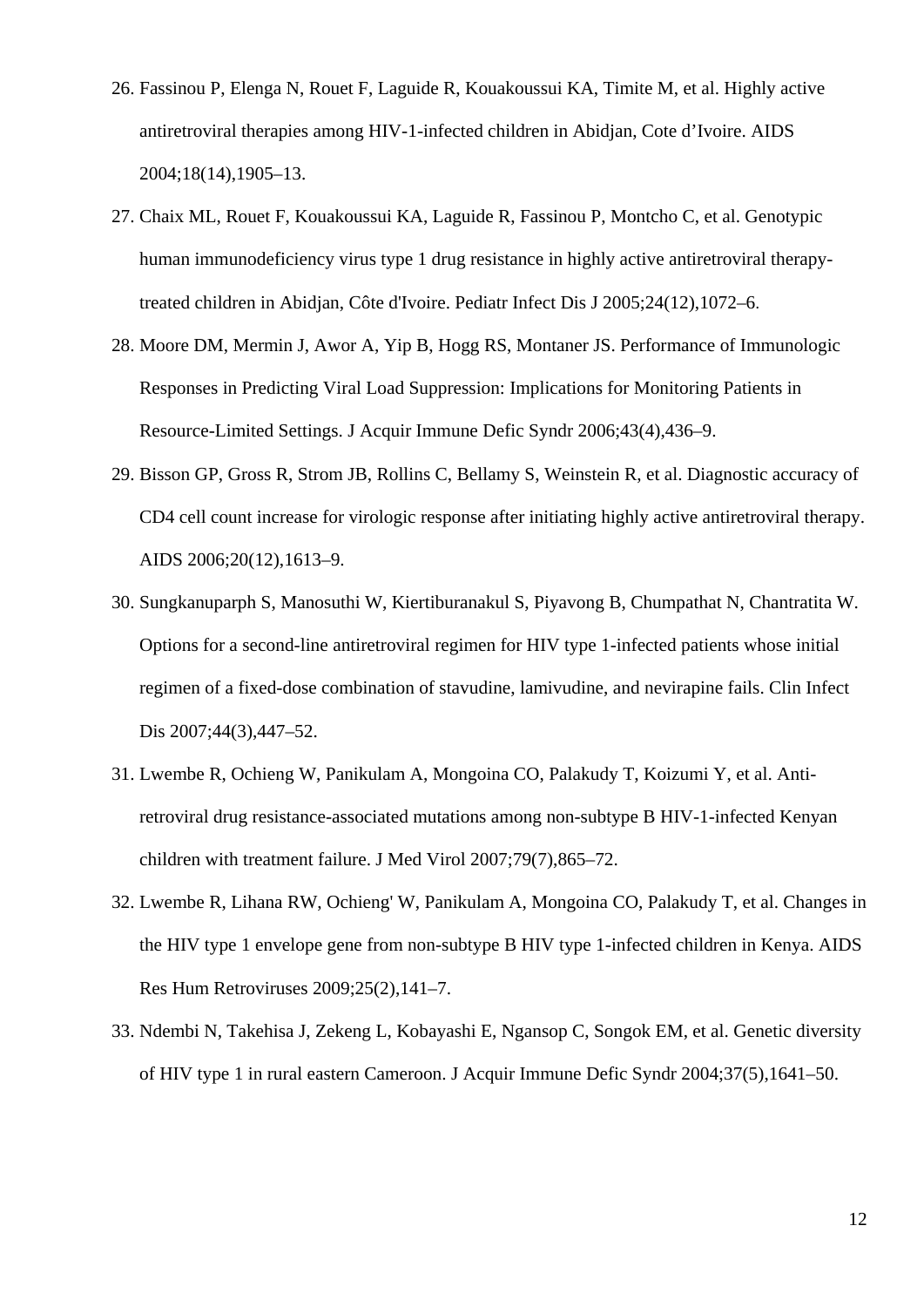- 34. Songok EM, Lwembe RM, Kibaya R, Kobayashi K, Ndembi N, Kita K, et al. Active generation and selection for HIV intersubtype A/D recombinant forms in a co infected patient in Kenya. AIDS Res Hum Retroviruses 2004;20(2),255–8.
- 35. Duncombe C, Kerr SJ, Ruxrungtham K, Dore GJ, Law MG, Emery S, et al. HIV disease progression in a patient cohort treated via a clinical research network in a resource limited setting. AIDS, 2005; 19 (2), 169–78.
- 36. Machado ES, Lambert JS, Watson DC, Afonso AO, da Cunha SM, Nogueira SA, et al. Genotypic resistance and HIV-1 subtype in Brazilian children on dual and triple combination therapy. J Clin Virol 2004;30(1),24–31.
- 37. Brindeiro PA, Brindeiro RM, Mortensen C, Hertogs K, De Vroey V, Rubini NP, et al. Testing genotypic and phenotypic resistance in human immunodeficiency virus type 1 isolates of clade B and other clades from children failing antiretroviral therapy. J Clin Microbiol 2002;40(12),4512– 9.
- 38. Johnson VA, Petropoulos CJ, Woods CR, Hazelwood JD, Parkin NT, Hamilton CD, et al. Vertical transmission of multidrug resistant human immunodeficiency virus type 1 (HIV-1) and continued evolution of drug resistance in an HIV-1-infected infant. J Infect Dis 2001;183(11),1688–93.
- 39. Shearer WT, Quinn TC, LaRussa P, Lew JF, Mofenson L, Almy S, et al. Viral load and disease progression in infants infected with human immunodeficiency virus type 1. Women and Infants Transmission Study Group. N Engl J Med 1997;336(19),1337–42.
- 40. Troyer RM, Lalonde MS, Fraundorf E, Demers KR, Kyeyune F, Mugyenyi P, et al. A radiolabeled oligonucleotide ligation assay demonstrates the high frequency of nevirapine resistance mutations in HIV type 1 quasispecies of NVP-treated and untreated mother-infant pairs from Uganda. AIDS Res Hum Retroviruses 2008;24(2),235–50.
- 41. Mullen J, Leech S, O'Shea S, Chrystie IL, Du Mont G, Ball C, et al. Antiretroviral drug resistance among HIV-1 infected children failing treatment. J Med Virol 2002;68(3),299–304.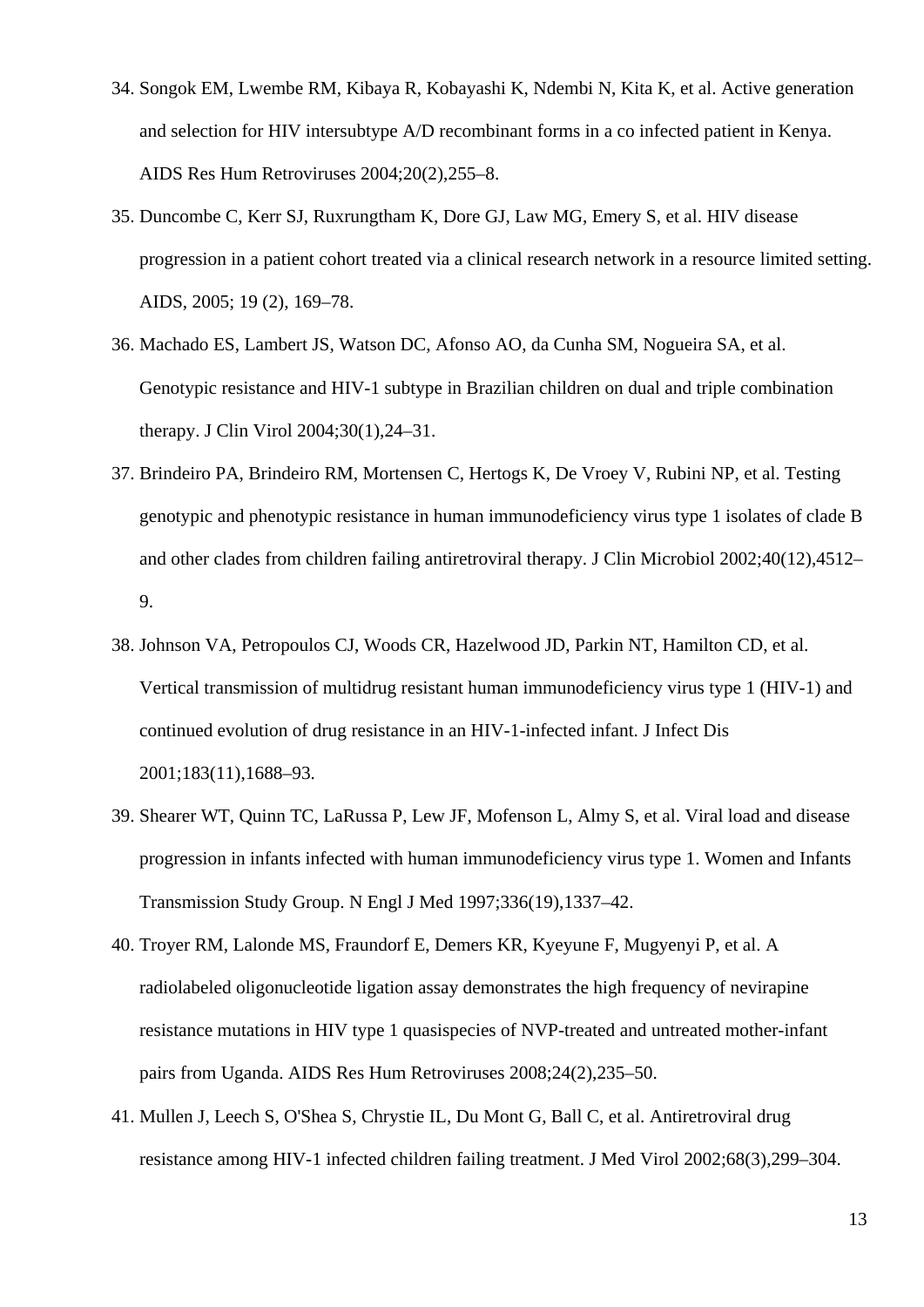42. O'Brien DP, Sauvageot D, Zachariah R, Humblet P; Medecins Sans Frontieres. In resourcelimited settings good early outcomes can be achieved in children using adult fixed-dose combination antiretroviral therapy. AIDS 2006;20(15),1955–60.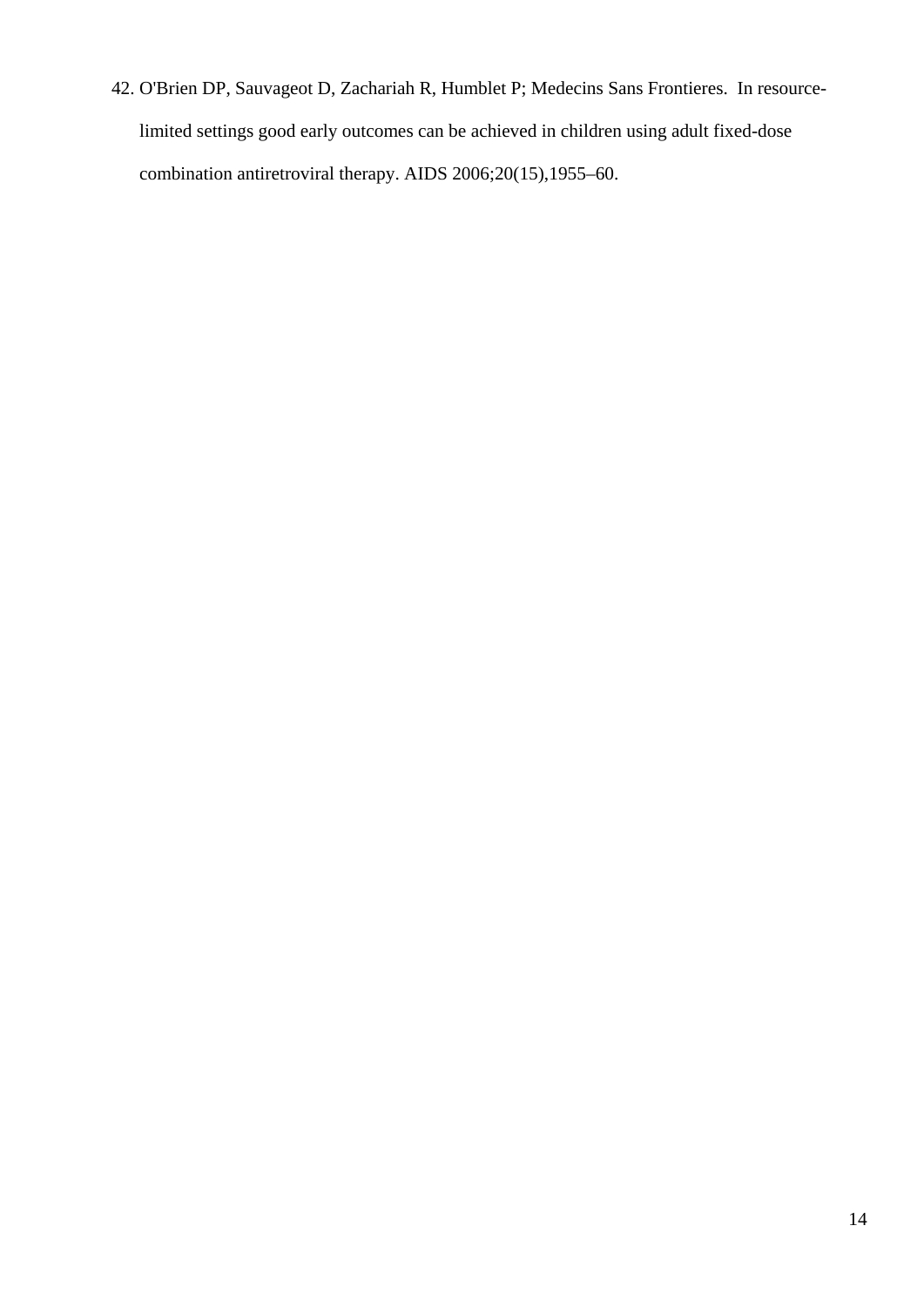#### **FIGURE L LEGENDS**

Figure 1: Changes in plasma viral load after initiating antiretroviral therapy among HIV-1-infected children.

Treatment success (TS12,  $\blacksquare$   $\blacksquare$ ): undetectable viral load within 12 months after initiating antiretroviral therapy; Treatment success (TS24,  $\blacksquare$   $\blacksquare$ ): viral load suppressed to less than 400 copies/ml or more than 1.5 log from baseline between 12–24 months; Treatment failure (TF,  $\rightarrow$ ): failed therapy within 24 months.  $0 =$  baseline.

Figure 2: Changes in peripheral CD4<sup>+</sup> T-cell counts after initiating antiretroviral therapy among HIV-1– infected chi ildren.

Treatment success (TS12,  $\blacksquare$   $\blacksquare$ ): undetectable viral load within 12 months after initiating antiretroviral therapy; Treatment success (TS24,  $\blacksquare$   $\blacksquare$   $\blacksquare$  ): viral load suppressed to less than 400 copies/ml or more than 1.5 log decline from baseline between 12–24 months; Treatment failure (TF, ): failed therapy within 24 months.  $0 =$  baseline.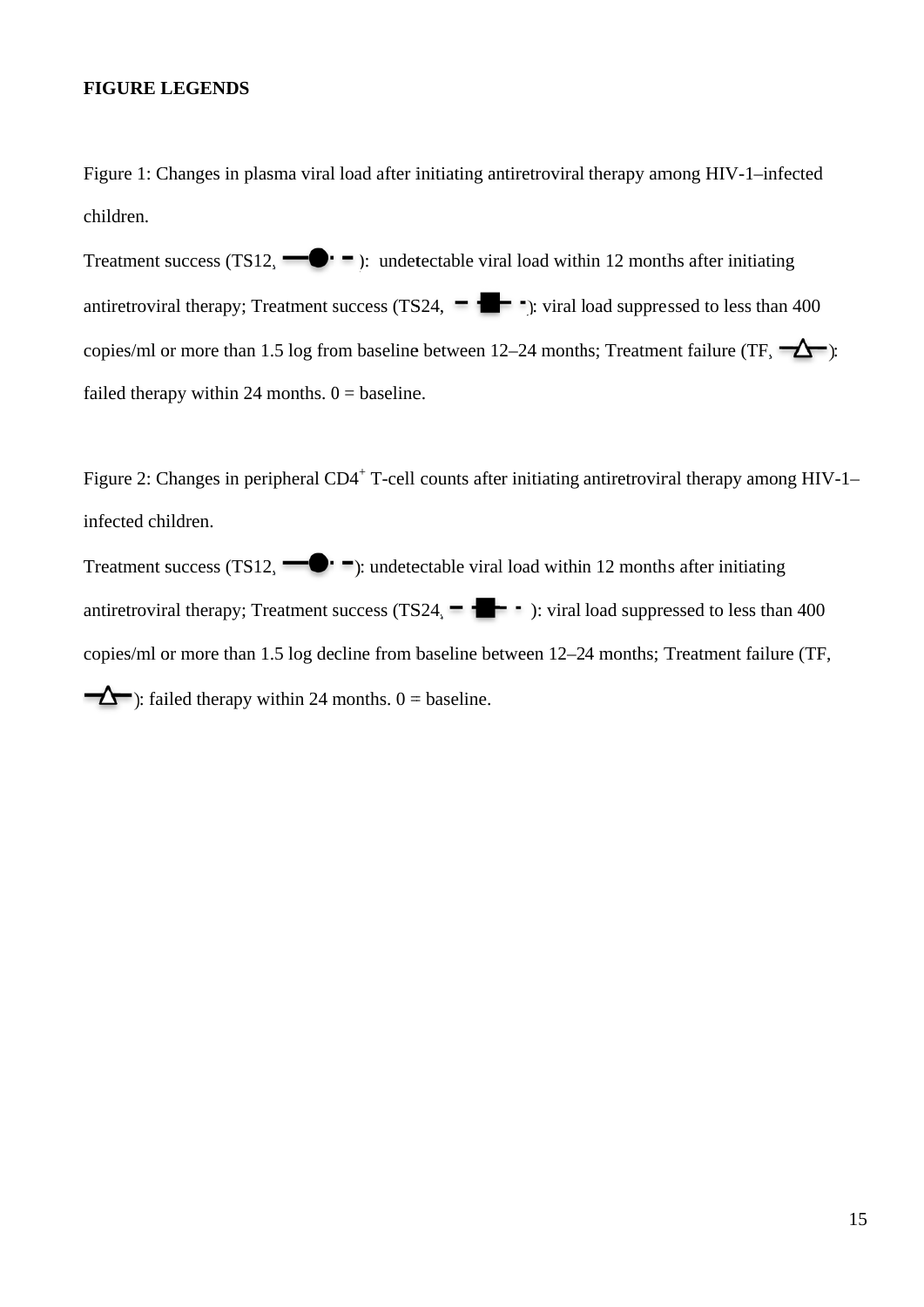| <b>Variable</b>                                                          | <b>All</b>    | <b>Treatment Success (TS)</b> |                           |                               | <b>Treatment failure</b> |
|--------------------------------------------------------------------------|---------------|-------------------------------|---------------------------|-------------------------------|--------------------------|
|                                                                          | $(n=75)$      | <b>All TS</b><br>$(n=53)$     | TS12†<br>$(n=33)$         | TS24 <sup>:</sup><br>$(n=20)$ | $(n=22)$                 |
| Gender                                                                   |               |                               |                           |                               |                          |
| Male, $n$ $(\frac{9}{6})$                                                | 41(54.7)      | 28(52.8)                      | 19(57.6)                  | 9(45.0)                       | 13(59.1)                 |
| Female, $n$ $(\frac{9}{6})$                                              | 34(45.3)      | 25(47.2)                      | 14(42.4)                  | 11(55.0)                      | 9(40.9)                  |
| Age at ART start (years)                                                 |               |                               |                           |                               |                          |
| Mean (SD)                                                                | 7.8(3.9)      | 8.3(4.1)                      | 9.1(4.3)                  | 7.1(3.3)                      | 7.3(3.1)                 |
| Baseline viral load $(log_{10} copies/ml)$<br>Mean (SD)                  | 5.1 $(0.7)^a$ | 5.0(0.8)                      | $5.0(0.8)^c$              | 4.9 $(0.7)^d$                 | 5.2 $(0.5)^d$            |
| Baseline CD4 <sup>+</sup> T-cell counts (/mm <sup>3</sup> )<br>Mean (SD) | 431 $(310)^b$ | 445 (270)                     | 376 $(224)$ <sup>e*</sup> | 584 (309) <sup>f*</sup>       | 469 $(376)^{g}$          |
| HIV-1 subtype, $n$ $(\%)$                                                |               |                               |                           |                               |                          |
| A <sub>1</sub>                                                           | 59 (78.7)     | 44 (83.0)                     | 27(81.8)                  | 17(85.0)                      | 15(68.2)                 |
| $\mathcal{C}$                                                            | 3(4.0)        | 2(3.8)                        | 2(6.1)                    | 0(0)                          | 1(4.55)                  |
| D                                                                        | 12(16.0)      | 7(13.2)                       | 4(12.1)                   | 3(15.0)                       | 5(22.7)                  |
| CRF02_AG                                                                 | 1(1.3)        | 0(0)                          | 0(0)                      | 0(0)                          | 1(4.55)                  |
| Drug Combinations, $n$ (%)                                               |               |                               |                           |                               |                          |
| AZT/3TC/NVP                                                              | 50(66.7)      | 36(67.9)                      | 22(66.7)                  | 14(70.0)                      | 14(63.6)                 |
| AZT/3TC/EFV                                                              | 16(21.3)      | 14(26.4)                      | 9(27.3)                   | 5(25.0)                       | 2(9.1)                   |
| AZT/3TC/ABC                                                              | 3(4.0)        | 1(1.9)                        | 0(0)                      | 1(5.0)                        | 2(9.1)                   |
| AZT/ddI/EFV                                                              | 3(4.0)        | 1(1.9)                        | 1(3.0)                    | 0(0)                          | 2(9.1)                   |
| AZT/ddI/NVP                                                              | 2(2.7)        | 0(0)                          | 0(0)                      | 0(0)                          | 2(9.1)                   |
| d4T/3TC/EFV                                                              | 1(1.3)        | 1(1.9)                        | 1(3.0)                    | 0(0)                          | 0(0)                     |

TABLE1: The characteristics of vertically-infected Kenyan children on ART

ART: antiretroviral therapy; AZT: zidovudine; 3TC: lamivudine; ddI: didanosine; ABC: abacavir; NVP: nevirapine; EFV: efavirenz; SD: standard deviation. **†** undetectable viral load within 12 months;;  $\ddagger$  viral load to <400 copies/ml or >1.5log decline from baseline between 12-24 months;  $\degree$  n=57;  $\degree$  n=59;  $\degree$  n=27;  $\degree$  n=12;  $\degree$  n=26;  $\degree$  n=13;  $\degree$  n=20;  $\degree$  p value = 0.02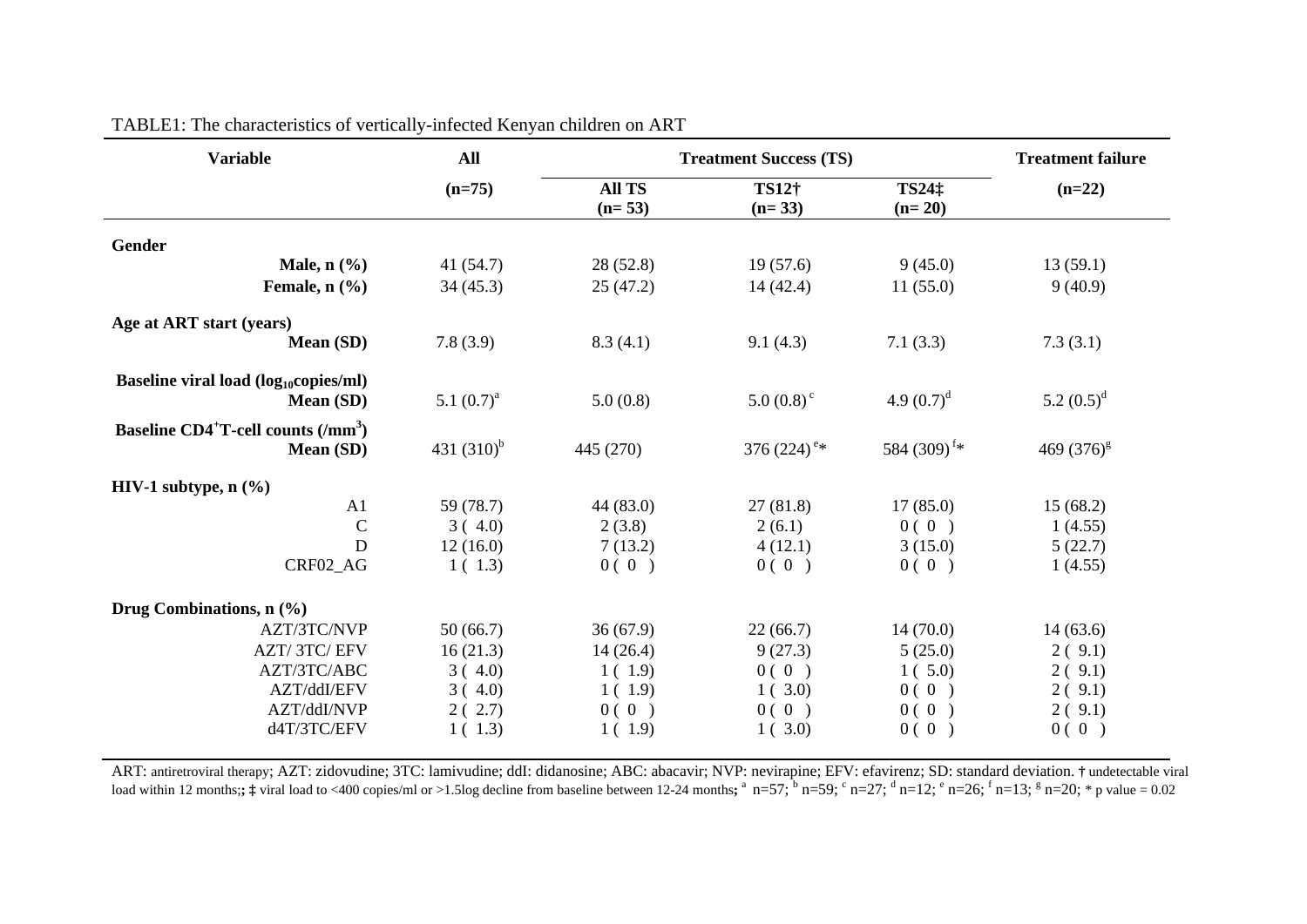| ID             | <b>GENDER</b> | <b>AGE AT</b><br><b>ART START</b> | <b>REGIMEN</b> | <b>6 MONTHS</b>                   | <b>12 MONTHS</b>                            | <b>18 MONTHS</b>                            | 24 MONTHS                                     |
|----------------|---------------|-----------------------------------|----------------|-----------------------------------|---------------------------------------------|---------------------------------------------|-----------------------------------------------|
| 38             | M             | 8.6                               | AZT/3TC/NVP    | D67N                              | D67N/K70R/L210W/K219E                       | D67N/K70R/L210W/K219E                       | D67N/K70R/L210W/K219E                         |
| 62             | М             | 5.4                               | AZT/ddI/NVP    | D67N/K70R/G190A                   | D67N/K70R/G190A /<br>T215F/K219E            |                                             | D67N/K70R/G190A /T215F/<br>K219E/Y181C        |
| 85             | $\mathbf{F}$  | 4.7                               | AZT/3TC/NVP    | D67N/M184V/K103N                  | D67N/M184V/K103N                            |                                             |                                               |
| 103            | M             | 3.2                               | AZT/3TC/NVP    | M184V/K103N                       | M184V /L74V/K103N                           | L74V/M184V/K103N                            | L74V/M184V/K103N                              |
| 98             | $\mathbf F$   | 5.3                               | AZT/3TC/NVP    | M184V/K103N                       | M184V/K103N                                 | M184V/K103N                                 | M184V/K103N                                   |
| 89             | $\mathbf F$   | 1.4                               | AZT/3TC/NVP    | M184V/L210W/T215F/<br>K101E/G190A | M184V/L210W/T215F/K101E/<br>G190A/D67N/K70R | M184V/L210W/T215F/K101E/<br>G190A/D67N/K70R | M184V/L210W/T215F/K101E/<br>G190A/D67N/K70R   |
| 36             | М             | 7.4                               | AZT/3TC/ABC    | M184V/T215F/K103N                 | M184V/T215F/K103N/G190A                     | M184V/T215F/K103N/G190A                     | M184V/T215F/K103N /G190A                      |
| 48             | M             | 11.4                              | AZT/3TC/NVP    | <b>NA</b>                         | M184V/K103N                                 | M184V/K103N                                 | M184V/K103N                                   |
| 74             | $\mathbf{F}$  | 6.8                               | AZT/3TC/NVP    | <b>NONE</b>                       | <b>NONE</b>                                 | <b>NONE</b>                                 | T69N/K103N                                    |
| 73             | $\mathbf F$   | 6.7                               | AZT/3TC/NVP    | <b>NONE</b>                       | <b>NONE</b>                                 |                                             | K103N                                         |
| 87             | М             | 3.4                               | AZT/3TC/NVP    | <b>NONE</b>                       | <b>NONE</b>                                 |                                             | M41L                                          |
| 80             | М             | 5.5                               | AZT/3TC/NVP    | <b>NONE</b>                       | <b>NONE</b>                                 |                                             | M41L//A62V/T69P/K103N                         |
| 41             | М             | 10.9                              | AZT/3TC/NVP    | <b>NONE</b>                       |                                             | M184V/K103N                                 | <b>NA</b>                                     |
| 10             | M             | 12.8                              | AZT/ddI/NVP    | <b>NONE</b>                       |                                             | M41L                                        | E44D/V118I                                    |
| 122            | M             | -11                               | AZT/3TC/NVP    |                                   | M184V/K103N                                 | M184V/K103N                                 | M184V/K103N                                   |
| 91             | $\mathbf{F}$  | 3.5                               | AZT/3TC/NVP    |                                   |                                             | M184V/G190A                                 | M184V/G190A                                   |
| 19             | M             | 10                                | AZT/ddI/EFV    |                                   |                                             | M184V/T215F/K103N/G190A                     | M184V/T215F/K103N/G190A /<br><b>M41L/D67N</b> |
| 42             | $\mathbf F$   | 6.9                               | AZT/ddI/EFV    |                                   |                                             |                                             | D67N/K70R                                     |
| 33             | $\mathbf{F}$  | 7.6                               | AZT/3TC/EFV    |                                   |                                             |                                             | K219Q/K101Q                                   |
| 11             | М             | 9.9                               | AZT/3TC/EFV    |                                   |                                             |                                             | M41L//T215Y/K103N                             |
| 65             | M             | 7.6                               | AZT/3TC/NVP    |                                   |                                             |                                             | M41L/K103N/M184V                              |
| $\overline{7}$ | $\mathbf{F}$  | 11                                | AZT/3TC/ABC    |                                   |                                             |                                             | <b>NONE</b>                                   |

TABLE 2: Characteristics of children who failed therapy and time to emergence of first major RTI drug resistance-associated mutations

ART: antiretroviral therapy; RTI: reverse transcriptase inhibitor; AZT: zidovudine; 3TC: lamivudine; ddI: didanosine; ABC: abacavir; NVP: nevirapine; EFV: efavirenz. F: Female; M: Male; NA: Not amplified; Blank: No sample available for testing; NONE: No major mutation detected.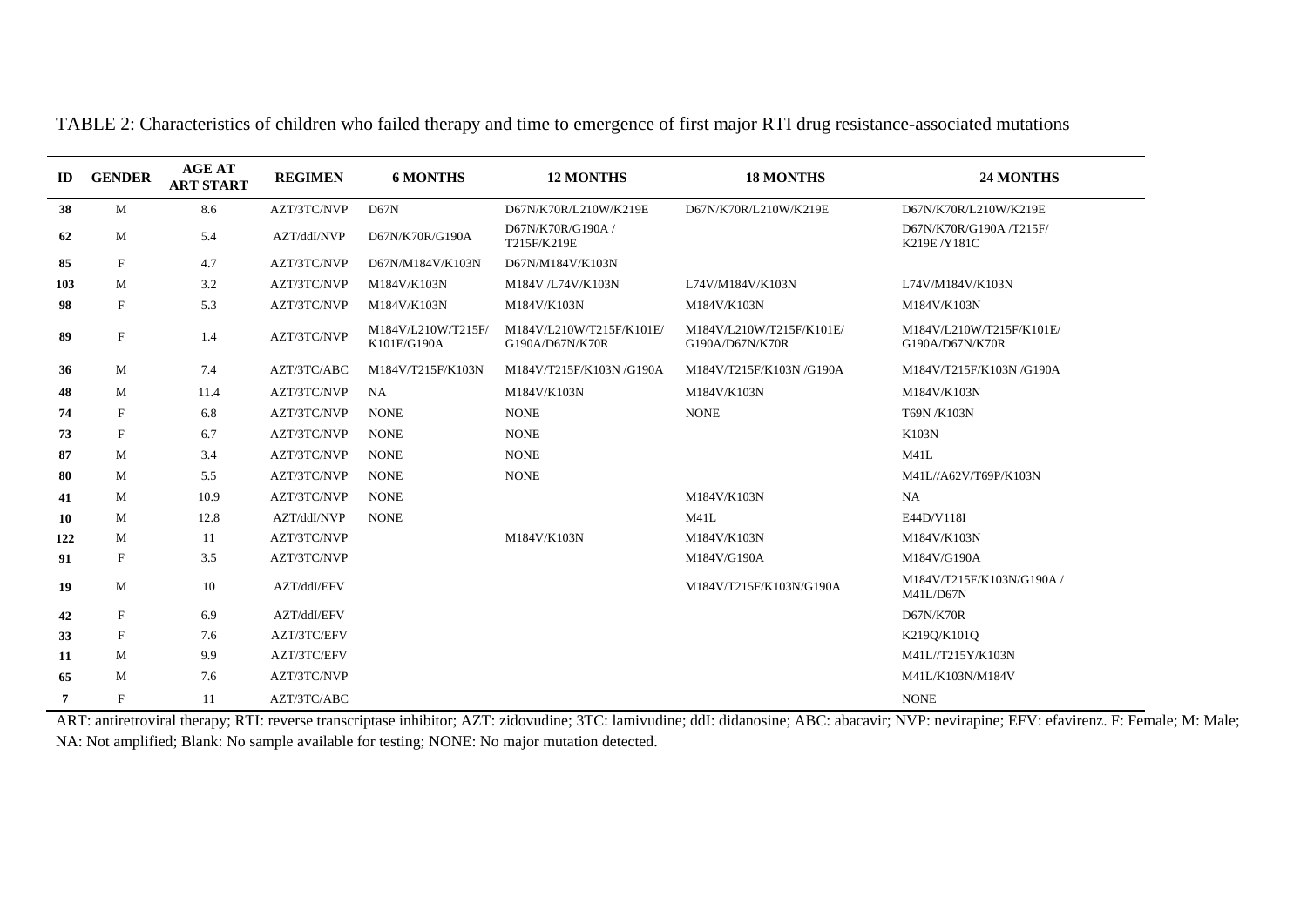Figure 1.